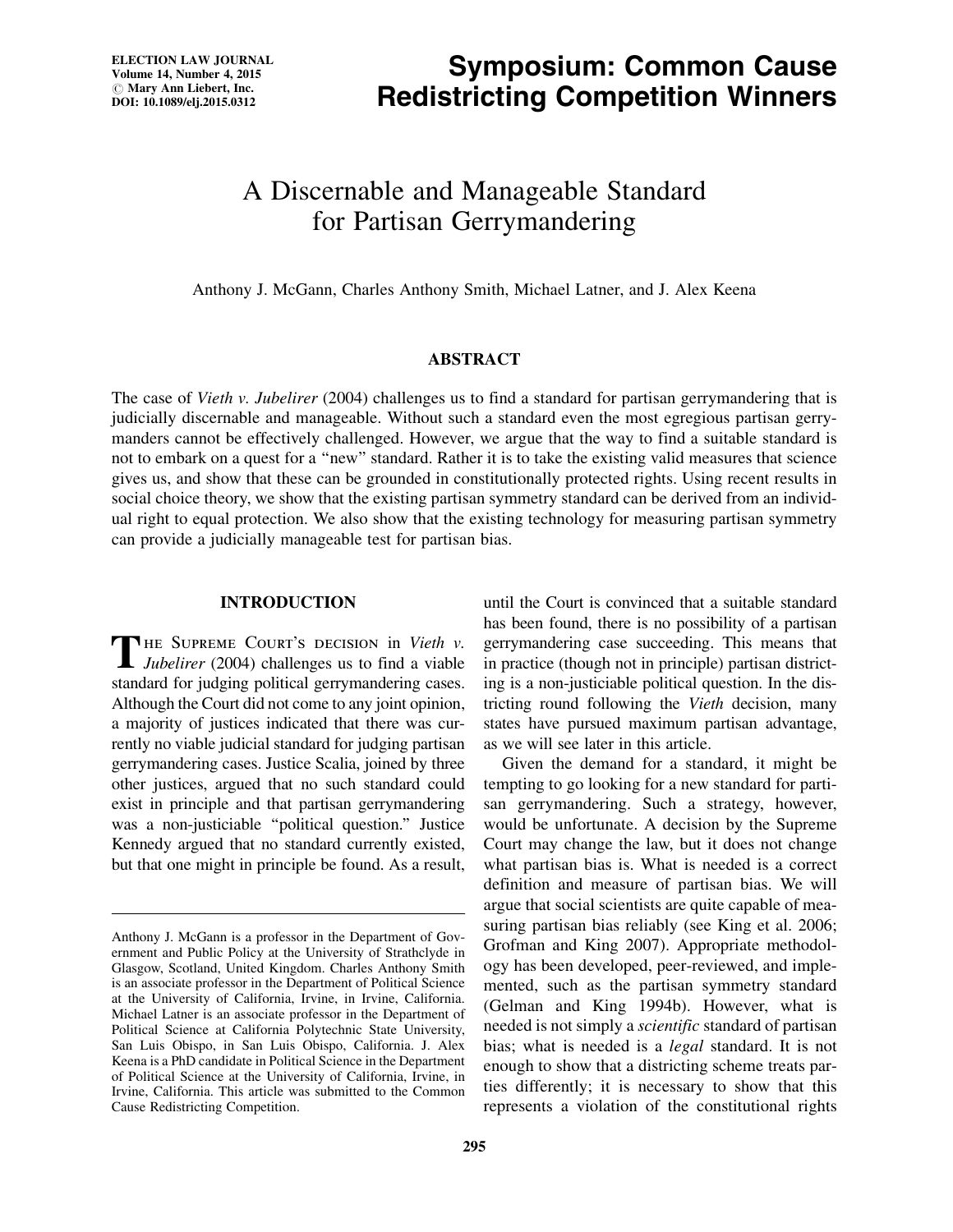of individual voters. As Justice Kennedy puts it in his opinion on *LULAC v. Perry* (2006), what is lacking is ''a reliable measure of unconstitutional partisanship" (italics ours).

The problems that come with trying to invent a new standard, as opposed to making use of the existing science, can be illustrated by considering the new standard recently proposed by Stephanopoulos and McGee (2015). Although the authors claim that this is a measure of the partisan symmetry standard discussed in  $LULAC$  v. Perry (2006), it is actually something quite different.<sup>1</sup> The new standard they propose is based on what they call the ''efficiency gap''—the idea that the number of ''wasted votes'' for each party should be equal.<sup>2</sup> The problem is that it is not clear how a standard can be linked to any constitutionally protected right, apart from the general fairness argument that the authors make. Furthermore, it is not obvious that each party having an equal absolute number of wasted votes is uniquely fair. It could equally well be argued that parties should waste the same share of their vote—so if one party has twice the votes of the other, it should waste twice as many. Or it could be argued that the parties should waste the same number of votes for every seat they receive. These standards lead to very different results. If a plaintiff was to argue based on the Stephanopoulos and McGee efficiency gap standard, the defendant could simply reply that there are many equally plausible standards.

Thus there is no need to invent a new definition or measure for partisan bias, as social scientists are already quite capable of defining and measuring this. What is required is to show that the partisan bias we measure represents a violation of a constitutionally protected right. In the plurality opinion on Vieth v. Jubelirer (2004), Justice Scalia challenged the existing arguments for the unconstitutionality of political gerrymandering in a fundamental way. The argument that partisan gerrymandering is unconstitutional has been based on the assumption that drawing districts to dilute the influence of a political group violates the Equal Protection Clause of the Fourteenth Amendment. Justice Scalia, on the other hand, asserted that it is only individual voters, and not political groups, who have a right to equal treatment under the Equal Protection Clause. If this is so, then the question of whether there is political gerrymandering appears to be constitutionally irrelevant. Justice Scalia's objection appears decisive because the Constitution certainly

296 MCGANN ET AL.

does not enumerate a right of political groups to equal treatment.

Of course, Justice Scalia was only writing for a plurality of justices, not for the Court. However, Justice Kennedy—the pivotal fifth justice in the case—accepted the plurality's analysis of previously proposed standards for partisan gerrymandering. In particular, Justice Kennedy agreed with Justice Scalia's assessment of the plaintiff's proposed standard (that a majority of voters should be able to elect a majority of voters), stating that "there is no authority for this precept" (2004, 308). He also agreed that even if this standard could be constitutionally justified, there was no way to derive a judicially manageable standard from it. Furthermore, he accepted that the plurality had demonstrated ''the shortcomings of the other standards that have been considered to date'' (2004, 308). Justice Kennedy's opinion differs from that of the plurality in that he does not foreclose the possibility that a viable standard may be found. However, he endorses the plurality's analysis of previously proposed standards. Therefore if Justice Kennedy is to be convinced that a standard is viable, it is absolutely necessary to address the objection made by Justice Scalia for the plurality. We need to show that the standard we propose is both judicially discernable and manageable.

<sup>&</sup>lt;sup>1</sup>The reason the partisan symmetry approach of Gelman and King (see King et al. 2006) was a major advance was that it separates symmetry/bias (whether the districts treat the two parties differently) from responsiveness (how much do the districts advantage the larger party, whoever that may be). The efficiency gap standard, however, once again conflates these two things. Symmetry requires that if the Democrats get a certain number of seats for (say) 60% of the vote, then the Republicans must get the same number if they get 60%. It does not matter if the party with 60% gets seven seats out of ten, as opposed to six or eight, as long as both parties get the same if they attain a 60% vote share. The efficiency gap standard, however, requires that a party must receive an additional 20% of the seats for every 10% of the vote it receives over 50%—if it gets 60% of the vote, it must get 70% of the seats. The problem is that there is no obvious basis—in either law or equity—for demanding this level of responsiveness. In fact there are very good reasons why different states should have different levels of responsiveness—if there are geographical concentrations of partisans or majority-minority districts required by the Voting Rights Act, then there will be some very safe districts that will lead to low responsiveness. This will be misinterpreted

by the efficiency gap measure as bias. 2 A wasted vote is defined as any votes a party receives over 50% in a district it wins, plus any votes it receives in a district it loses.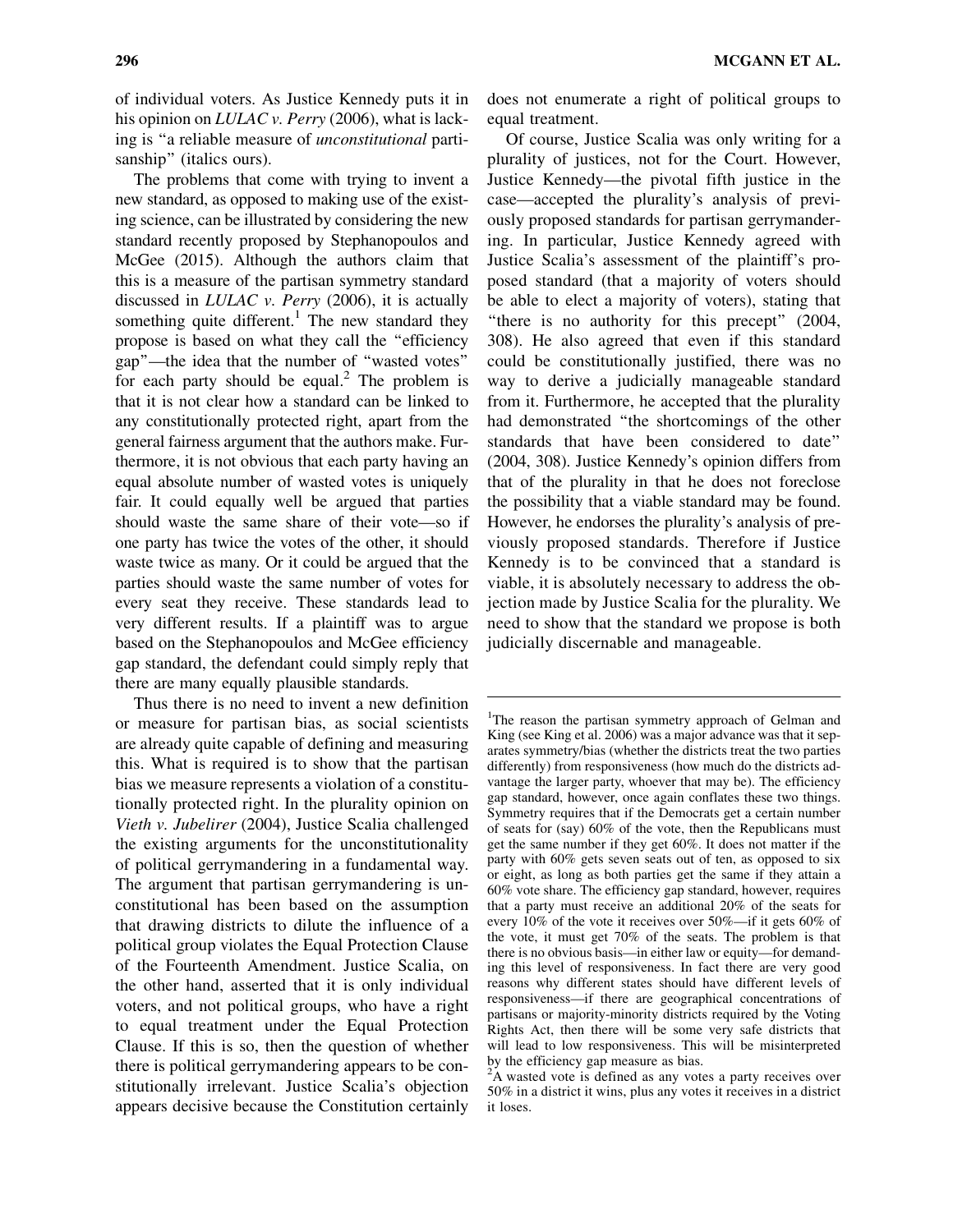#### A STANDARD FOR PARTISAN GERRYMANDERING 297

Fortunately we have the tools to address the challenge posed by Justice Scalia. We can show that the majority rule standard can be derived strictly from the equal treatment of individual voters, without relying on any argument about group rights. This provides a response to Justice Scalia's objection. The result is based on recent work in mathematical voting theory published after Vieth v. Jubelirer (2004). The consequence of this is that partisan gerrymandering violates individual, and not just group, rights. Thus we can provide a constitutional justification for partisan gerrymandering claims based on Article I,  $\S$  2 of the Constitution and the Equal Protection Clause of the Fourteenth Amendment.

Once we have shown that the majority rule standard can be derived from the Constitution, it is necessary to show that it can yield a judicially manageable standard. We can do this by showing that applying the majority rule standard nationally logically implies partisan symmetry at the state level. There already exists an established, peer-reviewed technology to measure partisan symmetry (Gelman and King 1994b, 1994a, 1990). Indeed this measure was proposed in an amicus brief for LULAC v. Perry (2006) and discussed in the judgment to that case. Justice Kennedy did have some reservation about the measure, but we will argue that these can be addressed. Indeed, we can demonstrate the tractability of this measure by calculating it for all states in this article.

This article proceeds in three stages. First we show that it is possible to a find a judicially discernable standard for partisan gerrymandering. That is, we can derive such a standard from the constitutionally protected rights. We can show that the right to equal protection of individual voters implies the majority rule principle—a majority of voters should be able to elect a majority of representatives. Secondly we show that the majority rule principle logically implies the partisan symmetry standard. We also consider various objections that have been made to it by various justices. Finally we briefly show how the partisan symmetry standard can be implemented. Thus, instead of embarking on a quixotic quest for a new standard, we can show that an existing, wellproven measure can be grounded in the Constitution.

### A DISCERNABLE STANDARD?

Let us consider the *majority rule* standard for political gerrymandering proposed by the plaintiffs in

Vieth v. Jubelirer (2004)—a majority of voters is denied the ability to elect a majority of representatives. If this is to be a viable standard for political gerrymandering, it is necessary to show that it is both judicially discernable and manageable—that is, it can be derived from a constitutionally protected right and can be practically applied. This section considers whether the standard is judicially discernable, while the next considers whether it is manageable.

The claim that partisan gerrymandering violates constitutional rights is derived from the claim that the Constitution guarantees an equal right to vote and to have one's vote counted equally. There are two sources for this claim: Article I,  $\S$  2 and the Equal Protection Clause of the Fourteenth Amendment. The Supreme Court in Wesberry v. Sanders (1964a, 7–8) found that ''the command of Art. I, 2, that Representatives be chosen 'by the People of the several States' means that as nearly as is practicable one man's vote in a congressional election is to be worth as much as another's.'' The Court found that this implies that if congressional elections are held by district (as opposed to statewide), then the districts must be of equal size.

In *Reynolds v. Sims* (1964b), the Court found that citizens had a right to have their votes counted equally, based on the Equal Protection Clause of the Fourteenth Amendment.<sup>3</sup> The Court found that the right to vote is protected by the Constitution (1964b, 554). Given that refusing to allow someone to vote is a constitutional violation, then so is diluting the value of their vote by other means, such as ballot stuffing or not counting certain votes. If these are constitutional violations, then so is diluting someone's vote by unequally sized districts. The Court (1964b, 555) concludes that ''the right of suffrage can be denied by a debasement or dilution of the weight of a citizen's vote just as effectively as by wholly prohibiting the free exercise of the franchise.''

The claim that partisan gerrymandering is a constitutional violation is an extension of the claims made in Wesberry v. Sanders (1964a) and Reynolds v. Sims (1964b). If diluting a person's vote by drawing unequally sized districts violates their right to vote, then surely so does cleverly manipulating the shapes of districts to achieve the same effect.

<sup>&</sup>lt;sup>3</sup>The exception to this is, of course Senate elections, where the Constitution explicitly demands that election be held by state.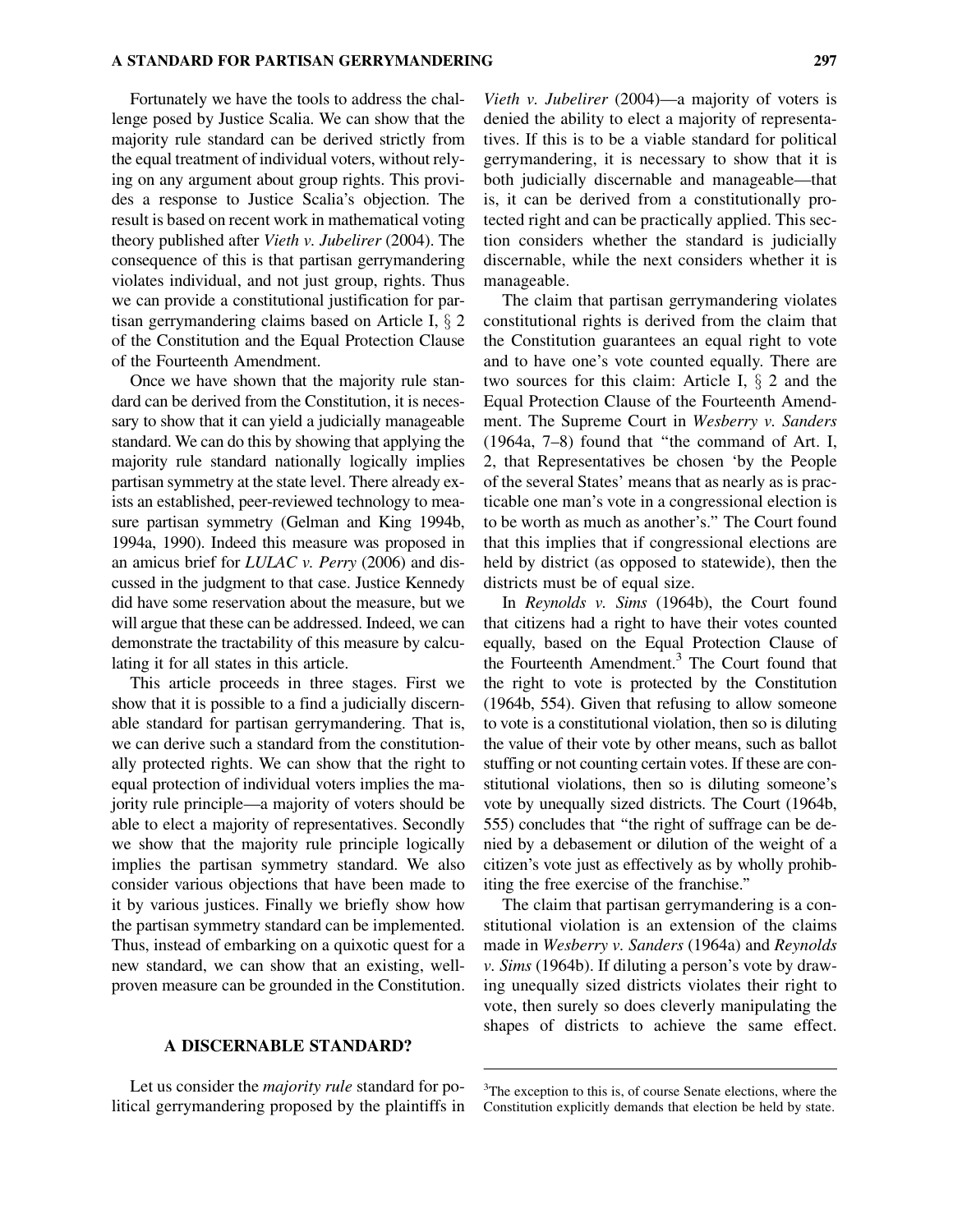After all, Reynolds v. Sims (1964b, 563) finds that the Constitution forbids ''sophisticated as well as simple-minded modes of discrimination,"<sup>4</sup> and that, ''Weighting the votes of citizens differently, by any method or means, merely because of where they happen to reside, hardly seems justifiable'' (italics ours). However, there has been considerable ambiguity as to how partisan gerrymandering would be treated. As early as 1965, the Supreme Court declared in Fortson v. Dorsey (1965) that diluting the vote of a racial or political group could be unconstitutional, even if there was no malapportionment; and in White v. Regester (1973) a districting plan was overturned on grounds that it was a (racial) gerrymander. Both these cases, however, involved multimember districts. It was not until Davis v. Bandemer (1986) that the Court stated unambiguously that partisan gerrymandering could constitute a constitutional violation, even when there were properly apportioned single member districts. The Court found that ''the claim is that each political group in a State should have the same chance to elect representatives of its choice as any other political group'' could be judiciable under the Equal Protection Clause (1986, 124). However, the justices were unable to reach a majority position on the standards for judging what constituted a partisan gerrymander.

In Vieth v. Jubelirer (2004) the Supreme Court effectively made claims of partisan gerrymandering non-justiciable, at least until a new standard could be found. The reason given by the five justices who concurred with the decision was that there did not exist a standard to decide such cases that could be derived from the Constitution and be practically applied (although in his concurring opinion, Justice Kennedy maintained the possibility that such a standard could be discovered). Writing for the plurality, Justice Scalia argued that in principle no such standard could exist. Justice Scalia explicitly attacked the argument that allows us to get from the equal right to vote to the unconstitutionality of partisan gerrymandering. Contrary to the position in *Davis v. Bandemer* (1986), he argued that political groups have no claim to be treated equally; rather only individual voters have Equal Protection rights. In the case of malapportionment, the individual right to vote is clearly diluted and debased. However, in the case of partisan gerrymandering, Justice Scalia contended, there is no violation of any individual right. Rather the claim of constitutional violation is based on an alleged right of proportional representation for groups, and such a right is not granted by the U.S. Constitution.

Thus Justice Scalia (2004, 288), after noting that the standard proposed by the plaintiffs would only invalidate a district plan if it prevents a majority of voters from electing a majority of representatives, argued:

... we question whether it is judicially discernible in the sense of being relevant to some constitutional violation. Deny it as appellants may (and do), this standard rests upon the principle that groups (or at least political-action groups) have a right to proportional representation. But the Constitution contains no such principle. It guarantees equal protection of the law to persons, not equal representation in government to equivalently sized groups. It nowhere says that farmers or urban dwellers, Christian fundamentalists or Jews, Republicans or Democrats, must be accorded political strength proportionate to their numbers.

To the extent that existing arguments for the unconstitutionality of partisan gerrymandering rely on a group right to proportional representation, Scalia's argument appears decisive. There is no dispute that the Constitution does not enumerate a right to proportional representation for groups. Furthermore, the plaintiffs in Vieth v. Jubelirer (2004) appear to rely on just such a claim, simply asserting that a majority partisan group ought to have the right to elect a majority of representatives. Similarly, the argument made for partisan symmetry by four political science professors in LULAC v. Perry (King et al. 2006, 4) is that it allows us to determine whether ''a districting plan unfairly burdens the representational rights of a particular political group'' (italics ours).

However, it is not clear why a right to group proportional representation is necessary to justify the majority rule standard—there may be other grounds for this conclusion. We will argue that other such grounds do indeed exist and that they are based strictly on the equal protection of individual voters. It can be shown that the equal treatment of all individual voters logically implies the majority rule standard—a majority of the voters must be able to

<sup>&</sup>lt;sup>4</sup>Citing Lane v. Wilson, 307 U.S. 268, 275 (1939).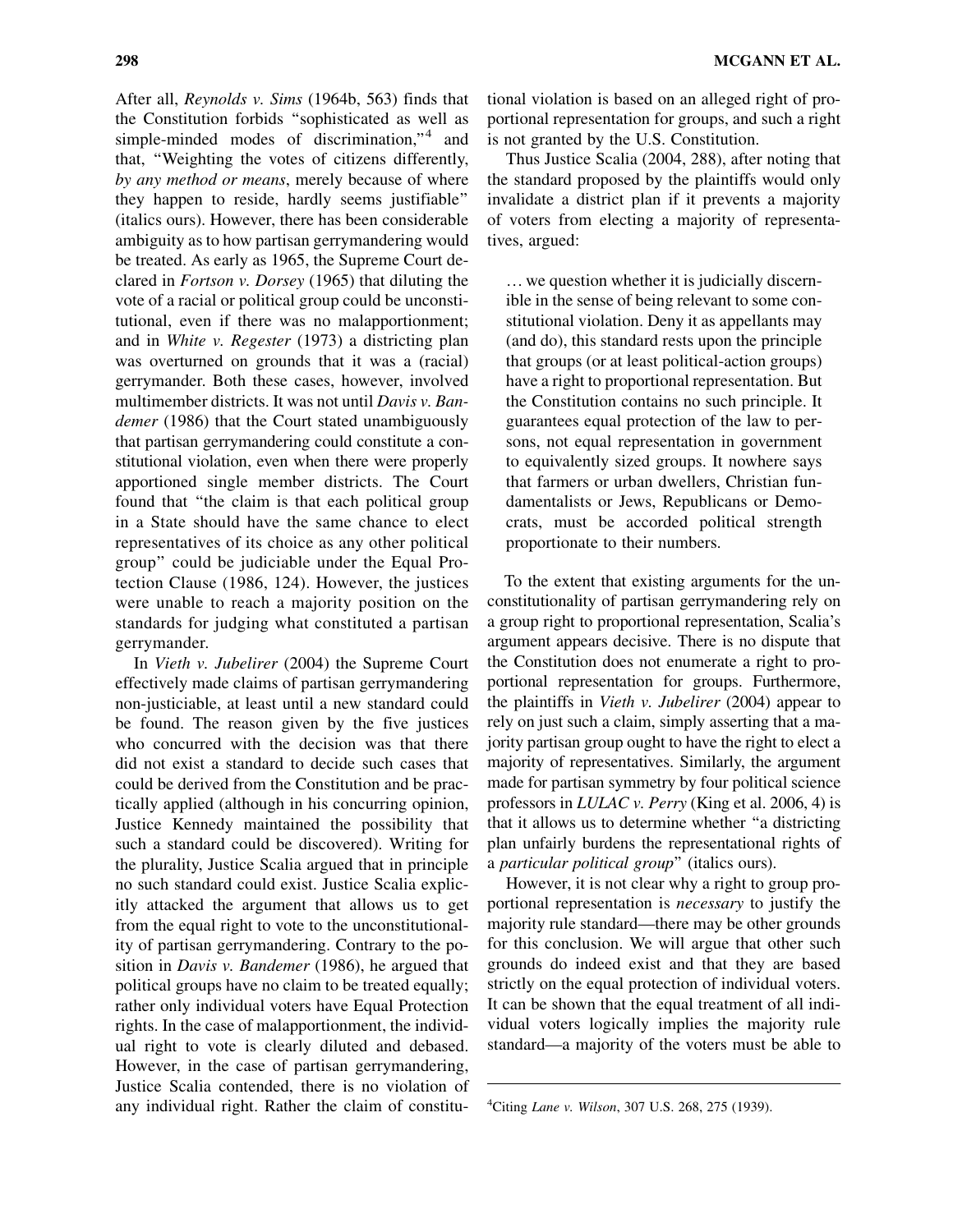elect a majority of representatives. Or to put it another way, in partisan elections it is not logically possible to treat all voters equally without treating all parties equally as well.

The formal result that this argument is based on comes from Hout and McGann (2009a, 2009b). Roughly speaking, this result states that if an electoral system for a legislature treats all voters equally and satisfies some other necessary qualities, then it must give more seats to the party that wins more votes. In a two-party system, the larger of the two parties must have a majority of the vote, and if it receives more seats than its rival, must have a majority of seats. Thus political equality implies the majority rule standard. The importance of this result is that it allows us to get from liberal political equality—the equal protection of individuals—directly to the principle that a majority of voters should be able to elect a majority of representatives.

This does require two assumptions. Firstly we consider the composition of the legislature as a whole, as opposed to considering just the individual districts. We can justify this both by appealing to Article I,  $\S 2$  of the Constitution, and on the grounds the output of the legislature does in fact depend on the action of the legislature *as a whole* and not just on its individual parts. Secondly, we have to consider the partisan balance of the legislature as an important part of the results of congressional elections. This is justified not because we assign rights to partisan groups, any more than we assign rights to demographic or religious groups; this is justified because the U.S. Congress as a matter of fact organizes itself on partisan lines. We turn next to the detailed justification of these two assumptions.

#### Assumptions

For the argument developed here to go through, it is necessary that voters have a right to equal protection in regard to the results of congressional elections as a whole and that it is legitimate to consider the partisan balance of power as an important part of that result. We doubt it would be difficult to convince political scientists, political journalists, or politicians that we do in fact have partisan elections and that the overall balance of power in Congress as a whole matters. The day after the election, newspaper headlines are likely to read ''Republicans Retake House'' or ''Democrats Retain House.'' It is not likely (parodying the law review article cited by Justice Scalia) that they will read ''There

Were Separate Elections Between Separate Candidates in Separate Districts, and That Is All There Is!'' Contrary to the assertion by the same authors, political parties do not just ''compete for specific seats''; they also compete for control of the House. (To be fair to Lowenstein and Steinberg (1985), they are correct in asserting that parties do not compete for statewide vote totals, and that we cannot simply infer a party's statewide support by adding up the district totals.)

It may seem like common sense that we have partisan elections in which the overall result matters. This, however, does not automatically mean that there is a constitutional basis for considering the House of Representatives in such a manner. Indeed, the Supreme Court has denied that results of congressional elections as a whole can be used as evidence of unconstitutional partisan gerrymandering. The plurality opinion in *Vieth v. Jubelirer* (2004) is particularly assertive about this. However, all the dissenting opinions other than that of Justice Breyer also accept this point. In fact the plurality in Davis v. Bandemer (1986) comes to the same conclusion. To establish a violation of the Equal Protection clause, it is necessary to produce a district specific claim.

Let us first consider why it is appropriate to consider the composition of the House as a whole. What we are faced with here are two differing conceptions of representation. When we consider the House as a whole we are thinking of it as a single deliberative body representing the people. If its overall composition is stacked against me, then I have been wronged. We can contrast this to what we might call an ''atomistic" or "district based" view of representation.<sup>5</sup> Provided the process by which I elect my representative passes muster, I have received equal protection. I cannot argue that the overall process by which Congress is elected discriminates against me. It is as if each representative is treated as a separate, individual magistrate as opposed to a member of a representative body. The assumption seems to be that because I only get to vote for the member from my district, that member and that member alone represents me, as opposed to the House as whole.

There are two lines of argument for considering the House of Representatives as a single legislative

<sup>&</sup>lt;sup>5</sup>See also Weissberg's (1978) distinction between dyadic and collective representation.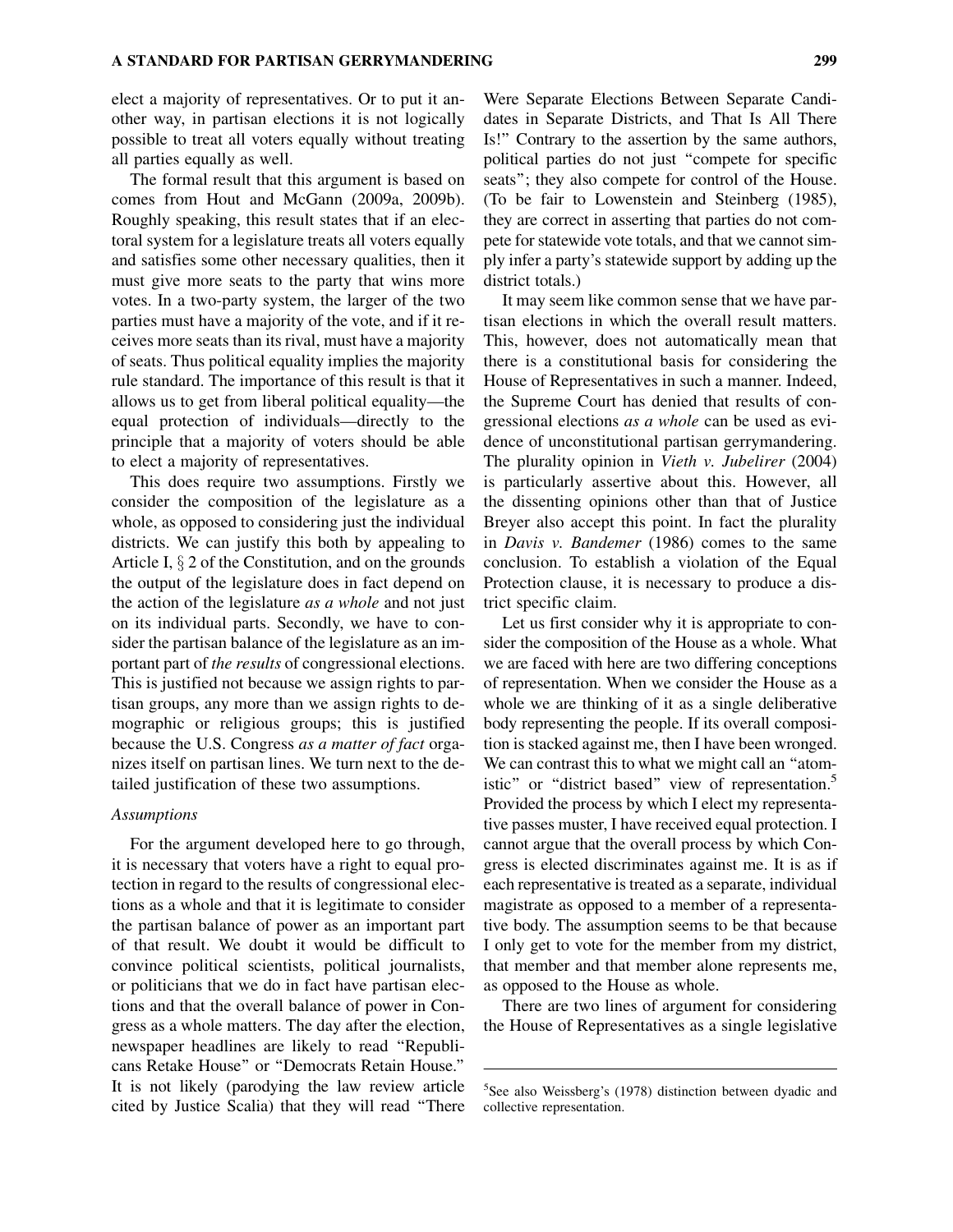body rather than as a collection of district representatives. The first is derived from Article I,  $\S$  2 of the Constitution and applies specifically to the House; the second is drawn from more general considerations of political philosophy and applies to legislatures generally (including potentially state legislatures). Turning to Article I,  $\S$  2, we can see that this certainly describes elections to the House in collective terms: ''The House of Representatives shall be composed of Members chosen every second Year by the People of the several States.'' Interestingly it does not even say ''the Peoples of the several States,'' but rather uses the single collective noun ''People''—that is, the people of the United States. There is nothing here to support the view that an individual voter is only represented by his or her representative and thus does not have a stake in the composition of Congress as a whole. Rather the House of Representative *as a whole* is to be chosen by the people as a whole. Indeed districts are not even mentioned in Article I—Article I,  $\S$  4 gives states authority over the ''times, places and manner'' of elections, but gives the United States Congress the power to overrule them.

In the Federalist papers likewise we see the House of Representatives described as a single national legislature representing the people as a whole. After all, as is argued in Federalist 39, the House of Representatives represents the principle of national government, while the federal principle (that is, territorial representation) is represented by the Senate. Thus Federalist 39 states: ''The House of Representatives will derive its powers from the people of America; and the people will be represented in the same proportion, and on the same principle, as they are in the legislature of a particular State.'' Similarly in Federalist 52 it is argued: ''As it is essential to liberty that the government in general should have a common interest with the people, so it is particularly essential that the branch of it under consideration [the House of Representatives] should have an immediate dependence on, and an intimate sympathy with, the people.'' Once again, the conception of representation is collective—the House as a whole needs to be bound to the people as a whole in relations of dependence, sympathy, and common interest.

The Supreme Court in Wesberry v. Sanders (1964a) reiterates the same arguments. The Great Compromise led to the House representing the people directly and the Senate representing the States. As stated above, this is taken to imply a very high level of political equality in House elections, with every voter being weighted equally. The district principle is not privileged in any way in Wesberry v. Sanders (1964a). District elections are not constitutionally necessary and are only permitted to the degree that they do not interfere with the principle that one person's vote be weighted equally to another's. The Court notes that this principle ''is followed automatically, of course, when Representatives are chosen as a group on a statewide basis, as was a widespread practice in the first 50 years of our Nation's history'' (1964a, 8). States may, if they wish, elect Representatives by district, but only as long as this does not frustrate the requirement that the House be chosen ''by the People of the various States.'' As a result, states may not ''draw the lines of congressional districts in such a way as to give some voters a greater voice in choosing a Congressman than others'' (1964a, 14).

Thus a strong case can be made for considering the composition of the House as a whole based on Article I,  $\S$  2 of the Constitution. In addition to this, we can also argue that it is necessary to consider the composition of the House as a whole based simply on its nature as a legislature. After all, it is the performance of the House as a whole that affects my wellbeing. The House as a whole deliberates and passes laws, not individual members. The output of the House is legislation, and this is intrinsically a collective good. Whether the House passes laws that protect me or do me harm depends not on me having a personal representative, but rather on the entire body. The need to consider the composition of the House as a whole does not depend on its mode of election, but on its nature as a collective decision making body.

It is possible for me to have the ability to elect my representative in a fair and proper manner, but for the legislature as a whole to be stacked against me. Consider the following scenario. The districting and election administration of the district in which I live are beyond reproach. However there are serious abuses (whether malapportionment, gerrymandering, or outright fraud) in other districts. This results in massive misrepresentation, so that my representative and those of similar opinion are outvoted. Indeed because of the overwhelming artificial majority in the legislature created by the abuses, my representative and those of similar opinion are irrelevant to policy and law making. By the standards of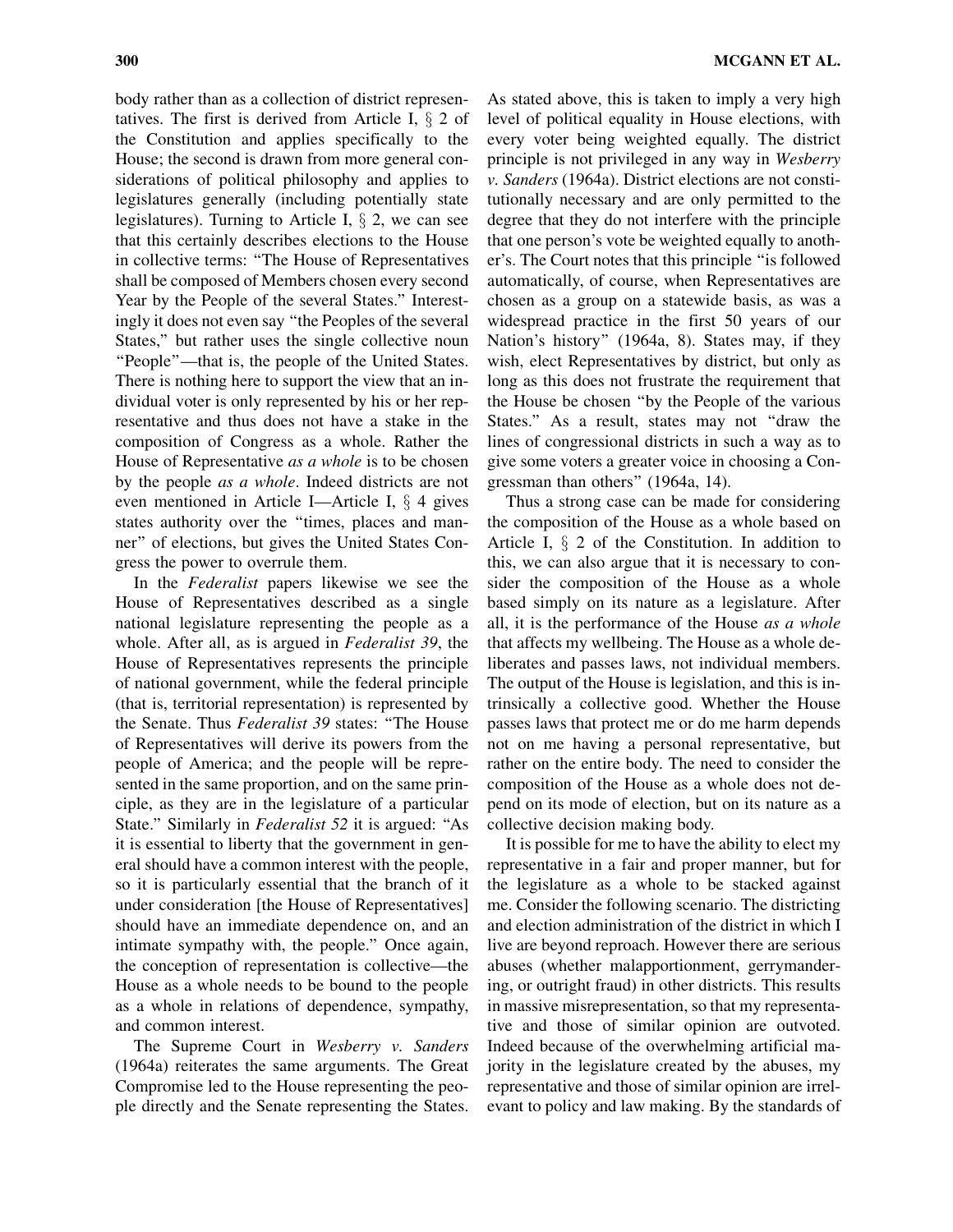#### A STANDARD FOR PARTISAN GERRYMANDERING 301

all the Vieth v. Jubelirer (2004) opinions except that of Justice Breyer, I cannot claim that I have been denied equal protection—I am able to elect my representative. Presumably someone in the other districts could claim that her or his right to equal protection had been violated, unless the abuse was gerrymandering. I, however, cannot because I do not have a district specific case (my district is fine) and I cannot make a case based on the overall composition of Congress. Nevertheless, it appears preposterous to claim that I have received equal protection when the composition of Congress is stacked against me and I can reasonably expect my representative to be completely ignored.

It is also notable that the Supreme Court has not always endorsed an atomistic, ''district based'' conception of representation. For example, writing for the plurality of the Court in Georgia v. Ashcroft (2003, 482)—in fact, for the very same plurality as in Vieth v. Jubelirer (2004)—Justice O'Connor argues that, ''Indeed, in a representative democracy, the very purpose of voting is to delegate to chosen representatives the power to make and pass laws.'' That is to say, the purpose of voting is to influence the provision of the collective good of policy, not just to provide districts with appropriate representation. As a result, it is possible to balance the benefit to a minority population from having influence in a broader number of districts against having an almost guaranteed ability to elect a group member in a smaller number of districts (2003, 479–481). Of course, Georgia v. Ashcroft (2003) dealt with the Voting Rights Act as opposed to the Fourteenth Amendment (see Grofman 2006). Nevertheless, there is clear tension between two incompatible conceptions of representation.

Given that it is appropriate to consider the overall composition of the House of Representatives, let us turn to why it is appropriate to think of it in partisan terms. This is a more difficult task. The Constitution does not mention parties, any more than it mentions districts. We may often take it for granted that we have partisan elections in the United States. Justice Scalia, however, in the section quoted above argues that parties have no special status they are simply social groups comparable to farmers or Christian fundamentalists (2004, 288). Nevertheless there seems to be something different about the partisan nature of the House. We can talk about the Democrats or the Republicans winning the House. We would not talk about men, Protestants, or nonSoutherners winning the House in the same sense. The question is, what is it that makes elections to the House of Representatives objectively partisan, as opposed to party just being one demographic description amongst others?

The reason we can consider the partisan composition of House as part of the result of a House election is the House as a matter of fact organizes itself on partisan lines. This partisan organization of the House is an objective institutional fact. If this partisan result is systematically biased against certain individuals, or if certain individuals are not given a fair opportunity to influence this result, then they can reasonably claim that they have been denied equal protection. They could also claim that the House has not been chosen by the People in the strongly egalitarian sense advanced by the Supreme Court in Wesberry v. Sanders (1964a).

The partisan balance of power in the House of Representatives has a number of direct institutional consequences that voters have a right to be concerned about. Members caucus in the House of Representatives on the basis of party. The majority party chooses the Speaker of the House. Which party has a majority will influence the distribution of committee assignments, and in particular committee chairs. The majority party will have a number of procedural advantages, in terms of control of the Rules Committee and the Calendar (see Cox and McCubbins 1993, 2005; Boyce and Bischak 2002). Which party has a majority determines certain significant national posts and is likely to have a strong influence on the character of legislation passed.

In fact, elections to the House of Representatives would still be partisan even if there were no partisans in the electorate. Imagine that the entire population was independent and no-one had a partisan group identity. Provided that the legislature still organized itself on partisan lines, we still ought to care about the partisan balance in Congress. The Democrats or Republicans would not be identifiable groups in the electorate who could demand the right to elect members of their group—everyone would decide each election on its merits. However, the partisan balance would still matter—it would determine how the House of Representatives was organized. The newspapers the morning after the election would still report that the Democrats or Republicans had captured or retained the House.

Neither is the partisan nature of House elections dependent on party line voting in the House. The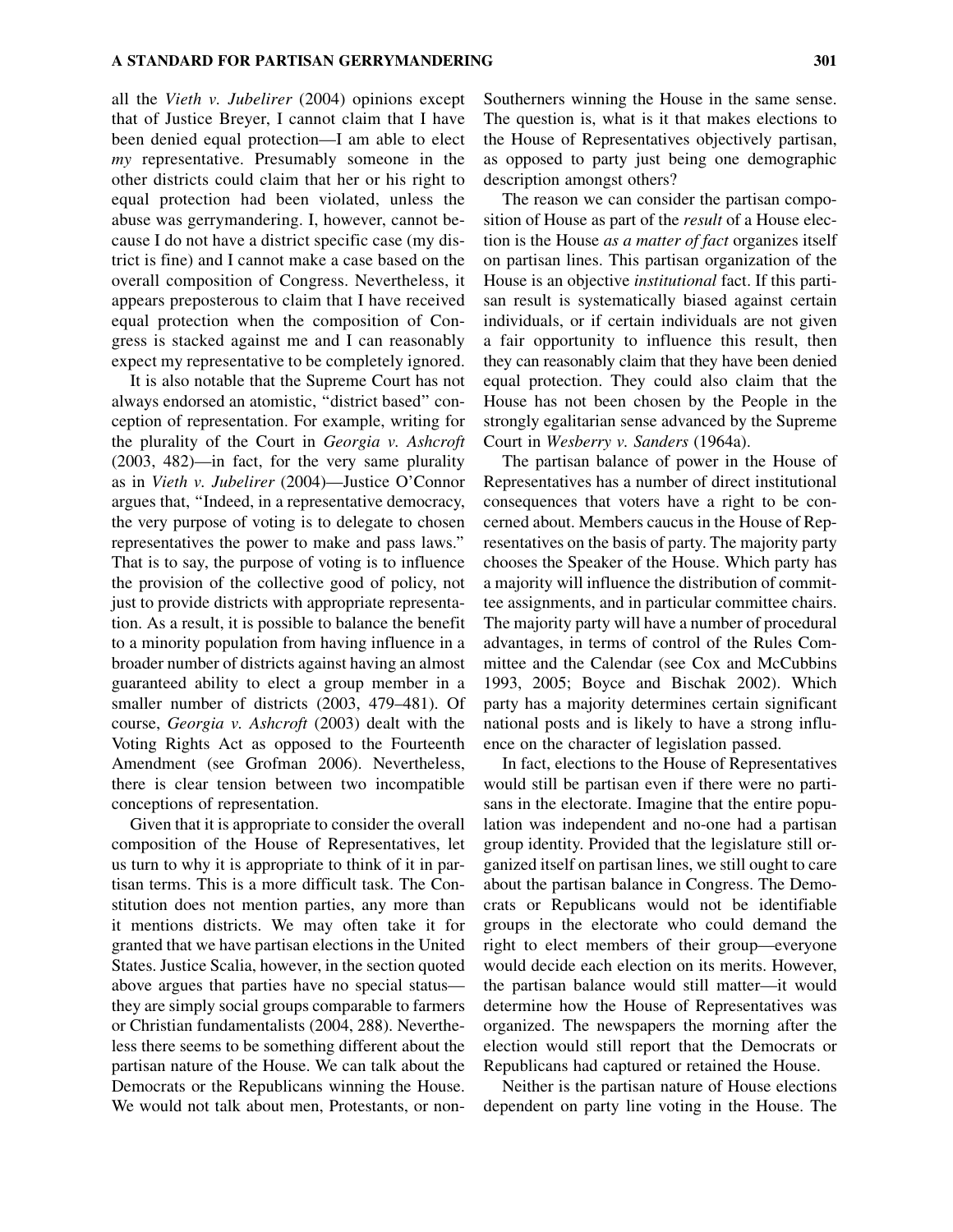level of party discipline in the House has varied over the years, although it has never gone away altogether. If there is very strong party line voting, the output of the legislature will be almost completely determined by its partisan composition. However, even if this is not the case, as long as the parties can remain cohesive long enough to organize the House, the partisan composition of the House will determine the leadership, the committee assignments, and other structures such as the Rules and the Calendar. These factors will affect the legislative output of the House, even if members do not always vote on party lines.

Thus a strong case can be made for both considering the results of House elections as a whole (as opposed to a series of unrelated district elections), and for considering these results in partisan terms. The results need to be considered as a whole because the output of the House (legislation) is intrinsically a collective good, and is determined by the entire House, not by individual members. The results need to be considered in partisan terms because the House as a matter of fact organizes itself along partisan lines. If someone were denied an equal opportunity to influence the partisan composition of the House as a whole, it would seem reasonable for him or her to claim that he or she did not enjoy the equal protection of the law and that the House was not chosen by the people. Given these assumptions, we can proceed to the formal, social choice theoretic argument.

### Individual rights and the majority rule standard

We may now turn to the formal result. Stated intuitively, if we treat everyone equally, then in a two party system the results must respect the majority rule standard—if a party wins a majority of the vote, it must get at least 50% of the seats. More precisely, if we treat every individual voter equally; and we do not discriminate against specific parties or candidates on the basis of their names; and we do not punish parties for winning more votes than they need; then if a party wins more votes than another party, it must win as many seats, if not more. In a two party system, this produces the majority rule standard. The importance of this result is that the standard that a minority of voters cannot elect a majority of representatives does not have to rest on a principle of group representation. Rather it can be justified strictly in terms of equal treatment of individuals.

The result comes from Hout and McGann (2009a, 2009b). It is Proposition 1 in both of these articles. It is based on an earlier result from Hout, Swart, and Veer (2006). The Hout and McGann articles go further than we need, introducing further assumptions to produce a justification of proportional representation based on a liberal conception of individual equality. We do not need or rely upon these additional assumptions for the argument in this article.

The result does require that we think of the election result in terms of a seat allocation function. A seat allocation function is just an abstraction that takes the vote of each individual voter and returns an allocation of seats to each party. How it does this is left open. A seat allocation function is thus an abstraction that can accommodate the details on any electoral system. However, it does consider the election result as a whole and considers it in terms of seat allocations to parties. This is why it was necessary to argue that it is justified to view the election result in this way.

We can now turn to the axioms required by the result. The idea of political equality is captured by two axioms, anonymity and neutrality. If a seat allocation function is to treat all voters equally it must be anonymous. This means that it does not discriminate between voters based on their names. If we change the names of the voters this does not change the results. An obvious example of a seat allocation system that is not anonymous is a system that gives some people more votes than others. However, there are many more subtle ways that electoral systems can discriminate between voters and thus violate anonymity.

Neutrality means that a seat allocation rule does not discriminate between candidates or parties on the basis of their names. If we exchange the name of two parties then we must also exchange their seat allocations. Neutrality is a minimal requirement of any democratic electoral rule. It is satisfied by the electoral systems of all liberal democracies, including the United States. It does not prevent certain parties being advantaged in terms of where their support comes from. It only prevents the explicit advantaging of certain parties purely in terms of their identities.

The final axiom we need is a technical one nonnegative responsiveness. This means that a party cannot be penalized for winning extra votes when it retains all its previous support and nothing else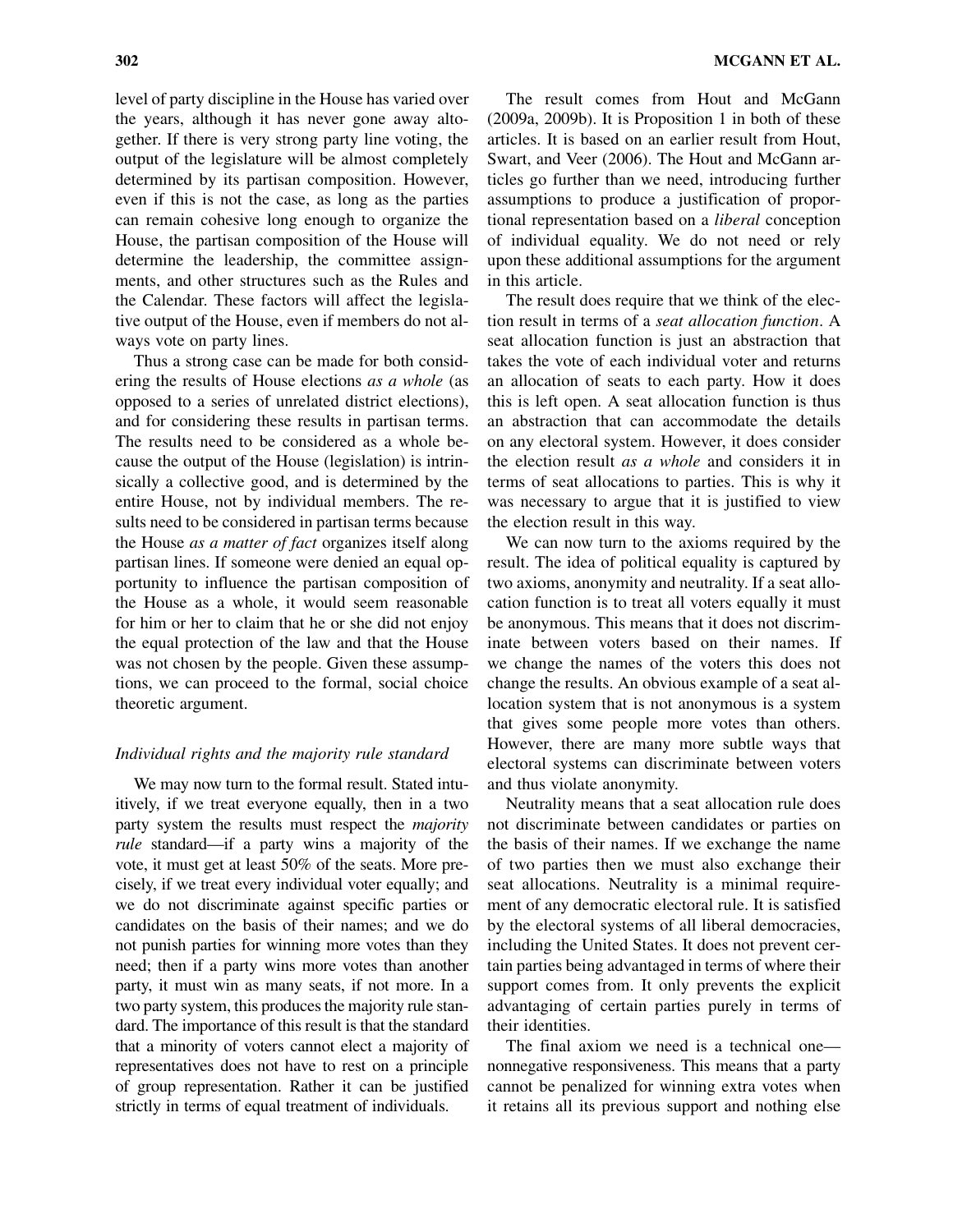changes. Suppose that a party wins the votes of certain voters and is awarded certain seats. Suppose then that the same party retains the support of all those voters, and no-one else changes her or his vote except for some voters who switch their vote to the party we are considering. Then nonnegative responsiveness means that the party must get at least as many seats as before. This is a minimal requirement that is met by every reasonable single vote electoral system, including the first-past-thepost system used in the United States, although a case can be made for relaxing it when considering ordinal voting systems (where voters rank order the candidates as opposed to voting for only one).<sup>6</sup>

If an electoral system satisfies the requirements of political equality (anonymity and neutrality) and the common sense requirement of nonnegative responsiveness, then it can be shown that it must satisfy the weak plurality ranking property. The weak plurality ranking property means that if one party wins more votes than another party, it must receive at least as many seats. In a two party system this means that the minority party cannot be awarded a majority of the seats.

The proof that anonymity, neutrality, and nonnegative responsiveness imply the plurality ranking property is given in Hout and McGann (2009a, Proposition 1, 2009b). Here we can consider the intuition behind the formal proof. We proceed in two steps. First we demonstrate why anonymity and neutrality imply something called the cancellation property. Then we show that if we add nonnegative responsiveness to this we get the weak plurality ranking property. The cancellation property is the property that if two parties have the same vote total they must be allocated the same number of seats. Let us see why anonymity and neutrality imply this property. Consider the voter profile in Table 1. This lists each voter and places an X under the party this voter votes for. Thus voter 1 votes for Party A, voter 2 for Party B, voter 7 for Party C, and voter 8 abstains. There may be any number of voters, but in this example we only consider the first eight. First let us consider a situation, as in Table 1, where two parties have the same number of votes. Let us suppose that the cancellation property is not true, and that one party gets more seats than the other (let us assume A gets more seats, for the sake of argument). We can show that this is impossible if anonymity and neutrality are respected.

Table 1. Voting Profile for Three Parties: PARTY A GETS SAME NUMBER OF VOTES AS PARTY B, but Let Us Suppose It Gets More Seats

|         | Party A | Party B | Party C |  |
|---------|---------|---------|---------|--|
| Voter 1 | X       |         |         |  |
| Voter 2 |         | X       |         |  |
| Voter 3 | X       |         |         |  |
| Voter 4 |         | X       |         |  |
| Voter 5 | X       |         |         |  |
| Voter 6 |         | X       |         |  |
| Voter 7 |         |         | X       |  |
| Voter 8 |         |         |         |  |
| Etc.    |         |         |         |  |

Firstly let us change the names of all the voters who vote for Party A and Party B. Each voter who votes for Party A gets the name of a voter who voted for Party B and each voter who voted for Party B gets the name of a someone who voted for Party A. Thus voter 1 is renamed voter 2 and voter 2 is renamed voter 1. Alternatively we could think of this as each voter who voted for Party A now voting for Party B and each voter who voted for Party B now voting for Party A. (Given that the number of voters for each party is assumed equal, the voters match up one-to-one.) This gives the voting profile in Table 2. If the electoral system respects anonymity, this changing around of the voters can make no difference to the result. Therefore Party A must still be allocated more seats than Party B.

Next let us change the names of the parties. Let Party A now be called Party B and Party B now be called Party A. This gives us the voting profile in Table 3. By neutrality, if we change the names of the parties this is not allowed to change the allocation of seats. The party previously known as Party A (now known as Party B) must win more seats than the party now known as Party A (previously Party B). That is to say, if Party B gets the support of all the voters who previously supported Party A, by neutrality, Party B must get all the seats that were previously allocated to A. Thus Party B must now receive more seats than Party A.

<sup>&</sup>lt;sup>6</sup>Multiple vote systems such as plurality run-off and single transferable vote violate nonnegative responsiveness in some cases. This is because it is possible for a party to increase its support and cause another party to be eliminated in that round than otherwise would be the case. As a result, the party faces a stronger competitor in a later round and loses a seat.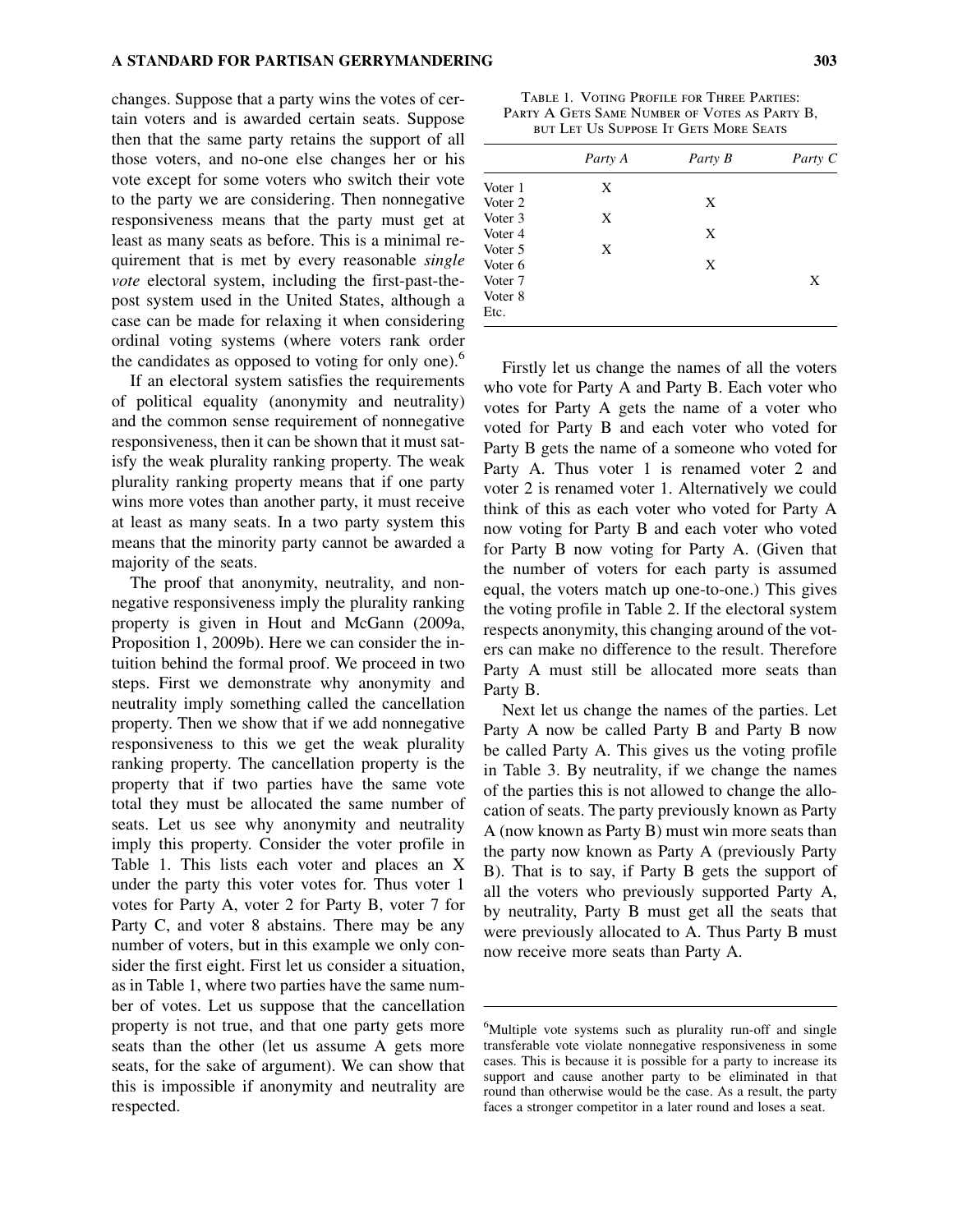Table 2. The Names of the Voters Have Been Rearranged from Table 1, but by Anonymity, Party A Must Still Get More Seats than Party B

|         | Party A | Party B | Party C |
|---------|---------|---------|---------|
| Voter 2 | X       |         |         |
| Voter 1 |         | X       |         |
| Voter 4 | X       |         |         |
| Voter 3 |         | X       |         |
| Voter 6 | X       |         |         |
| Voter 5 |         | X       |         |
| Voter 7 |         |         | X       |
| Voter 8 |         |         |         |
| Etc.    |         |         |         |

The problem is that if we look at Table 3, we see that it is identical to Table 1, except that order of the rows and columns is different. If we rearrange the rows and columns of Table 3 without changing who votes for whom, we end up with a voter profile identical to Table 1 (voter 1 votes for Party A, voter 2 votes for Party B, etc.). By anonymity and neutrality, with the votes in Table 3 Party B must get more seats than Party A. But Table 3 is identical to Table 1, and we started by assuming that in Table 1 Party A gets more seats than Party B. What we have shown is that if Party A gets more seats than Party B despite having the same number of votes, then Party B must also get more seats than Party A. This is obviously impossible. The only way out of this contradiction is to assign the same number of seats to parties with the same number of votes. This is the cancellation property.

By adding the requirement of nonnegative responsiveness we can go from the cancellation property to the weak plurality ranking property. The

Table 3. The Names of Party A and Party B Have Been Exchanged

|         | Party B | Party A | Party C |
|---------|---------|---------|---------|
| Voter 2 | X       |         |         |
| Voter 1 |         | X       |         |
| Voter 4 | X       |         |         |
| Voter 3 |         | X       |         |
| Voter 6 | X       |         |         |
| Voter 5 |         | X       |         |
| Voter 7 |         |         | X       |
| Voter 8 |         |         |         |
| Etc.    |         |         |         |

By neutrality, the party now known as Party B must get more seats than Party A. However, this profile is identical to that in Table 1, where Party A gets more seats. This is a contradiction. It shows that if a party has the same number of votes as another party, it must (given our assumptions) get the same number of seats.

weak plurality ranking property requires that if one party wins more votes than another party, it must get at least as many seats as it. Suppose we have a voting profile where Party A gets more votes than Party B. Now suppose that some of Party A's voters abstain, so that the vote totals for Party A and Party B are identical. By the cancellation property (which we have already shown can be derived from anonymity and neutrality) the two parties must receive an equal number of seats. Now let the abstaining voters go back to supporting Party A. By nonnegative responsiveness, Party A cannot be disadvantaged by this; it still must have at least as many seats as Party B. This is the weak plurality ranking property. If there are only two parties, this is equivalent to the majority rule standard (the party that receives a majority of the vote should receive at least half the seats in a two party system).

The significance of this result is that it shows that the majority rule standard for electoral districting can be derived solely from the principle of the equal protection of individual voters. It does not depend on the principle that equally sized groups are entitled to equal representation, a principle that is not to be found in the Constitution. Rather it is based on the requirement that individual voters receive equal protection in determining the overall result of the election. Given that the House of Representatives is institutionally partisan, this provides a standard of electoral justice that can be derived from Article I,  $\S$  2 of the Constitution and the Equal Protection Clause of the Fourteenth Amendment.

## A MANAGEABLE STANDARD?

We argued in the last section that the majority rule standard can be derived from the requirement that the House of Representatives be elected by the people and from the equal protection of individual voters. However, if political gerrymandering is to be adjudicated in the courts, it is necessary to provide a standard that is not only judicially discernable derived from a constitutionally protected right but also judicially manageable. That is to say, there needs to be a method to determine whether unconstitutional political gerrymandering has occurred in a specific case. In the plurality opinion in *Vieth v*. Jubelirer (2004, 288), Justice Scalia argues that the plaintiffs would be unable to provide a manageable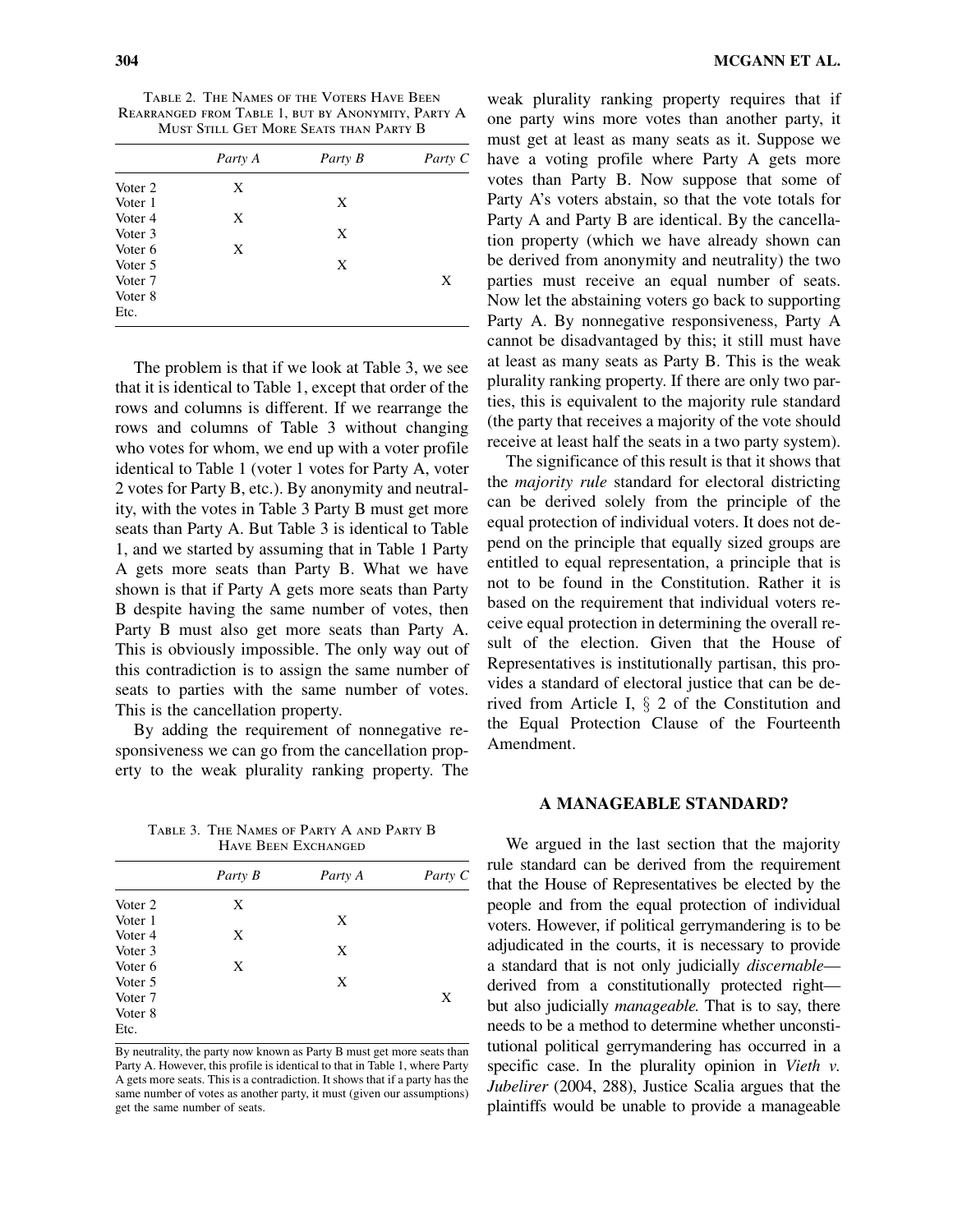standard, even if their proposed standard was judicially discernable. In his concurring opinion, Justice Kennedy notes that the Court has not been shown a "... statement of principled, well-accepted rules of fairness that should govern districting ..." (2004, 308), although he leaves open the possibility that these may be found.

Of course, until we have a viable judicially discernable standard, the question of judicial manageability is moot. However, in the last section we laid out the case for the majority rule standard being such a standard. Given this, we can consider how this standard can be implemented. There already exist well-established techniques for measuring whether the majority rule standard is violated. For example, given established patterns of voting, we can calculate the probability that a given districting plan will result in a majority of voters not electing a majority of Representatives.

One complicating factor, however, is that districting plans are produced by each state, while the justification of the majority rule standard in the previous section applies to the House of Representatives as a whole. This is a direct consequence of Article I of the Constitution. Section 2 states that the House of Representatives shall be elected by the ''People of the several States.'' Section 4, on the other hand, gives states authority over the ''times, places and manner'' of elections, although it gives the United States Congress the power to overrule them. We thus need to produce a standard that can be applied to state districting plans that ensures that the majority rule standard is respected nationally.

Requiring that each state's districting plan satisfy the majority rule standard does not guarantee that a majority of voters nationally will be able to elect a majority in the House of Representatives. To ensure this, we require a stricter standard at the state level, that of partisan symmetry. Partisan symmetry is defined as the requirement that ''the electoral system treat similarly-situated political parties equally, so that each receives the same fraction of legislative seats for a particular vote percentage as the other party would receive if it had received the same percentage'' (King et al.  $2006, 4-5$ ).<sup>7</sup>

Let us turn now to how the partisan symmetry standard can be constitutionally justified. The previous section showed that the majority rule standard is a logical consequence of the requirement that the House be elected by the people and the equal protection of all voters, and thus can be justified in terms of the Constitution. If partisan symmetry is, in turn, a necessary condition for satisfying the majority rule standard, then any violation of partisan symmetry implies a violation of the election of the House by the people and the equal protection of voters. All that remains is to show that partisan symmetry in statewide districting is a necessary condition for the majority rule standard to apply to Congress as a whole.

In the case of the justification of the majority rule standard in the last section, the partisan outcome that matters is the balance of Congress nationally that is, who holds a congressional majority. We have argued that the balance of the parties is an inescapable part of the result, not because voters think of themselves as partisans, but because Congress organizes itself along party lines. That is, the partisan nature of the result is an institutional fact. However, this argument applies to Congress as a whole, not the individual state delegations. Who has a majority in Congress has major institutional and political consequences; who has a majority of the (say) Pennsylvania delegation does not, at least not to the same degree. If we are to treat all U.S. citizens equally, then it is necessary that a majority of voters nationally should be able to elect a majority of representatives.

However, the constitutionality of state districting plans has to be judged on a state-by-state basis. While we have a decentralized system where each state draws its own districts (that is, the power of Congress to overrule the states is not invoked), states cannot be required to draw their own districts based on how they expect other states to draw theirs. In principle we could maintain national partisan majority rule by having the Court force states to co-ordinate so that the bias in different states cancels out. In effect the Court would have to order one state to make its districting biased in favor of Party A in order to balance out the bias in favor of Party B in another state. This would be a revolutionary change, effectively nationalizing the districting process. Given that this is unlikely to be acceptable, the only alternative is to demand that all states district in such a way that it would be unbiased in its

<sup>&</sup>lt;sup>7</sup>That is to say, if Party A wins 60% of the vote to Party B's 40%, and gets 14 seats out of 20, then Party B would have to get 14 seats if it was to win 60% of the vote.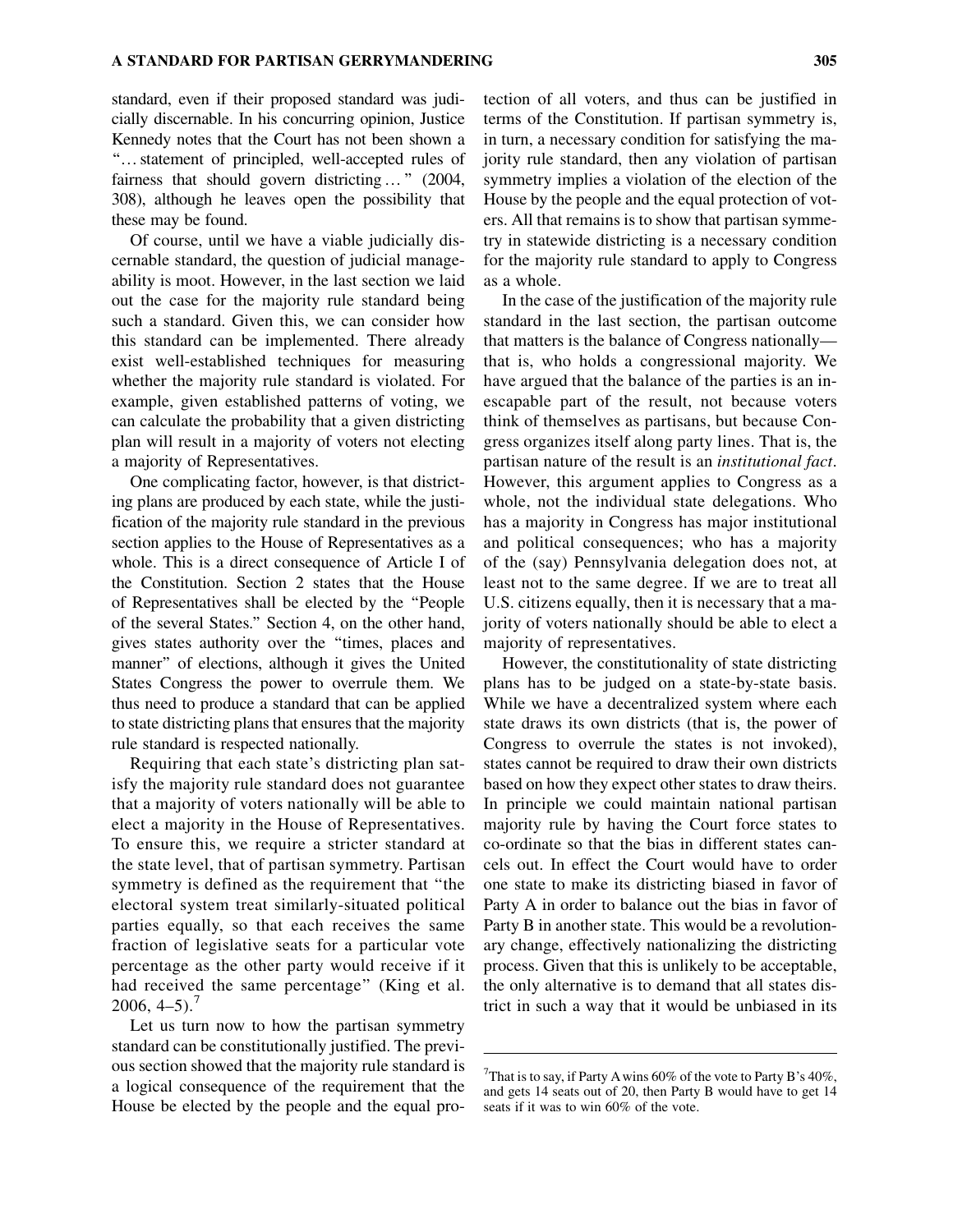own right. Only by doing this can we guarantee that a national majority of voters can elect a national majority of representatives.

Partisan symmetry is a necessary condition of a state districting plan that ensures that a majority of U.S. voters can elect a majority of representatives, and thus ensures that all voters are equally protected. Clearly, the weaker quality of the majority rule standard at the state level is also necessary. If state districting plans are biased so that a minority can elect a majority of a state's delegation, it is obviously possible that a national minority may be able to elect a congressional majority. However, the majority rule standard at the state level is clearly not enough. Imagine that we had a districting plan that gave a majority of a state's delegation to whichever party won a majority of the state's vote. However, suppose this districting plan resulted in Party A winning 16 seats out of 20 if it won 55% of the statewide vote, but only gave Party B 11 seats out of 20 if it won 55%. If such a districting scheme was generalized nationally, it could clearly give Party A a majority in Congress even if it only won a minority of the votes. To ensure that the party that wins the national vote gets a majority of the seats, it is necessary that both parties be treated equally in the event that they win 55% of the vote—that is, we must require symmetry.

Symmetry at the state level is a necessary condition for guaranteeing a national majority can elect a congressional majority, but it is not a sufficient condition: This requires the stronger condition of statewide proportionality. The problem with statewide proportionality is that achieving this might require overhauling the entire U.S. electoral system. Even if statewide proportionality is not practical in the context of the United States, statewide symmetry clearly is—many state districting schemes have satisfied it (see Gelman and King 1994a, 546). And although statewide symmetry does not guarantee that a national voter majority will elect a majority of seats, it does severely reduce the scope for bias nationally.

Thus we can see that partisan symmetry is a necessary consequence of ensuring that a majority of voters can elect a majority of representatives, which is itself a necessary consequence of the election of the House by the People and the equal protection of individual voters. Partisan symmetry has the added advantage of being clearly measurable.

In fact the technology to measure it is already well developed and peer-reviewed (see King et al. 2006; Gelman and King 1994b, 1994a, 1990; King and Browning 1987).

It might be objected that the symmetry measure is based on counterfactual reasoning. However, it is entirely appropriate that a measure of electoral fairness be based on counterfactual reasoning, because the concept of fairness in a contest is inherently counterfactual. Rules are not unfair because they happen to produce a particular outcome in a particular case; they are unfair because of the outcomes that they would produce under different conditions. Whether I happen to win a lottery or not has no bearing on whether the lottery is fair or not; whether a lottery is fair depends on what would have happened if the world had turned out differently—that is, on whether I had the opportunity to win that I was promised. A baseball game where one team has to hit the ball 400 feet for a home run, while the other team has to hit it 500 feet, is unfair (assuming no justifying circumstances) even if in a particular game no batter hits the ball 400 feet or more. It is unfair because if (hypothetically) the ball had been hit 450 feet, the two teams would have been treated differently. The two teams did not have the same opportunity to score a home run.

Justice Kennedy in the plurality opinion on LULAC v. Perry (2006, 420) adroitly noted that the measure depends ''on conjecture about where possible vote-switchers will reside.'' This is inescapable for any measure because the actual results in a district-based election system depend on where voters live. It is in the nature of district-based electoral systems that 50 voters changing their votes in one district may change the result, while 50,000 voters changing their votes in another district may have no effect at all. What the symmetry measure assumes is that the relative pattern of support for parties remains relatively stable compared to what it has been in the recent past. This appears to be the case empirically, and the extent to which this is not so is reflected in the estimates of bias. This assumption of approximately uniform partisan swing (see King 1989, 796–8) does not appear to be controversial amongst political scientists. For example, as Grofman and King (2007, 15) point out, the expert witnesses for both the plaintiff and the defendant in LULAC v. Perry (2006) ''were in remarkable agreement about the partisan implications of the plans whose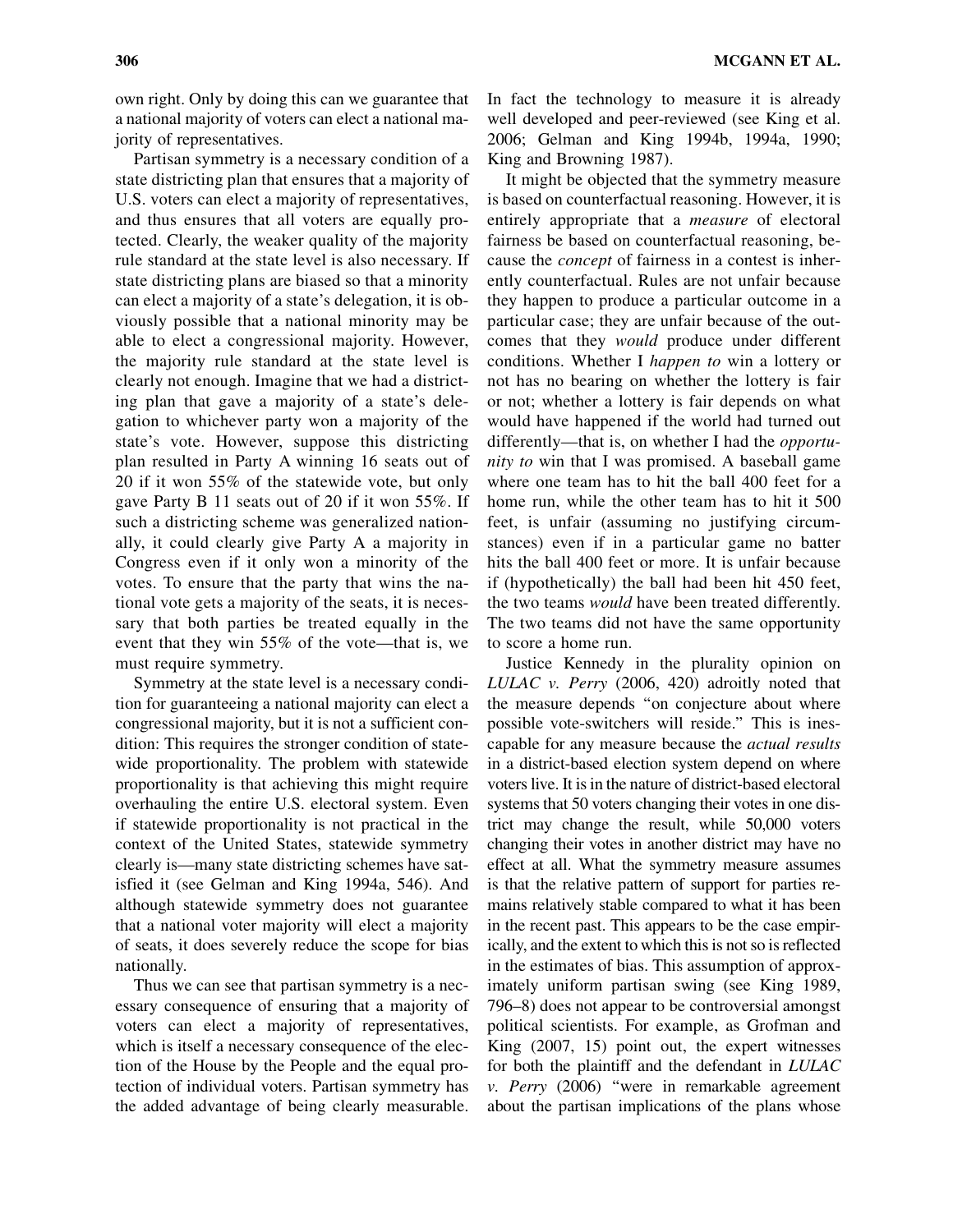partisan bias they investigated.'' Indeed in his dissenting opinion, Justice Stevens (2006, 465–6) used the counterfactual results of the state's expert (Professor Gaddie) to show that proposed plan violated the symmetry standard.

Justice Kennedy (2006, 420) also argued that the amici failed to provide a standard for deciding how much partisan asymmetry is too much. In response, Professors Grofman and King (2007, 5) echoed Justice Stevens' (2006, 468) opinion that it is the place of the Court, not social scientists, to set the standards for what is constitutional and what is not. However, the amicus brief (2006) certainly does provide workable standards that the Court could choose to adopt. For example the Court could adopt a quantitative standard— Justice Stevens (2006, 468) suggested that the Court could adopt a 10% deviation from symmetry standard, similar to the 10% standard for malapportionment. Another alternative suggested by the amici is that a districting plan be considered unfair if it deviates from symmetry by at least one whole seat. Social scientists can provide a precise measure of how unfair a districting plan is, just as an expert witness on DNA evidence can provide a precise estimate on the probability of a false identification; neither, however, can tell a court exactly how much uncertainty constitutes reasonable doubt.

If the Court is unsure about the appropriate standard, it could choose a standard that is conservative. For example it could overturn plans that both have statistically significant bias at the 5% level and deviate from symmetry by at least a whole seat. Where there is reasonable doubt, the courts would have to allow the original plan to stand. However, it is important to realize in the case of a considerable number of states it does not really matter which test we use—these states violate virtually any conceivable test of partisan symmetry. As we will see in the next section, the partisan asymmetry of the current Pennsylvania districting plan is not 10%, but 36%. The probability of this happening by chance is not the 5% conventionally required in scientific inference; it is essentially zero. The number of seats at stake is not one, but rather four. There will be hard or borderline cases where the choice of standard will matter. However, with Pennsylvania and many of the most biased states, this is simply not the case. It seems strange to argue that the courts cannot offer relief in cases of egregious partisan gerrymandering because there may be some hard cases where the exact choice of standard may make a difference.

Various justices in the case of LULAC v. Perry (2006) responded favorably to the partisan symmetry test proposed to the amici (2006)—for example Justice Stevens, joined by Justice Breyer (2006, 468) commend it as being "... a helpful (though certainly not talismanic) tool in this type of litigation.''8 However, based on social science results that were not yet published at the time of LULAC v. Perry (2006), it can be argued that it is considerably more than this. Rather than simply being one potential test amongst many, partisan symmetry is a necessary condition for a districting scheme that provides equal protection to all individual voters. While partisan symmetry ostensibly measures fairness to parties (which is not constitutionally protected), it is logically entailed by the equal protection of individual voters, which does enjoy constitutional protection. If partisan symmetry is violated, then we can conclude with no further evidence that individual voters are not being treated equally in a way that may substantially change the composition of Congress or even change the overall result of the election.

## MEASURING PARTISAN ASYMMETRY IN PRACTICE

We can demonstrate how the proposed measure of partisan symmetry can be calculated. We follow the approach of Gelman and King (1994b). However, we do not use the JudgeIt software later developed by those authors, but rather do the estimation ourselves using R software. Full details of the estimation are given in McGann et al. (forthcoming). To summarize, we generate a seats/votes function for each state—how many seats would a party get if it won a certain percentage of the vote. We can calculate this from the actual election results in each district using the assumption that the swing in support between the parties is approximately evenly spread

<sup>&</sup>lt;sup>8</sup>In LULAC v. Perry (2006), Justice Souter, joined by Justice Ginsberg, (2006, 483) does not "rule out the utility of a criterion of symmetry as a test.'' Justice Kennedy (2006, 420), writing for the plurality, does not completely dismiss the usefulness of the measure, although he concludes that ''asymmetry alone is not a reliable measure of unconstitutional partisanship.''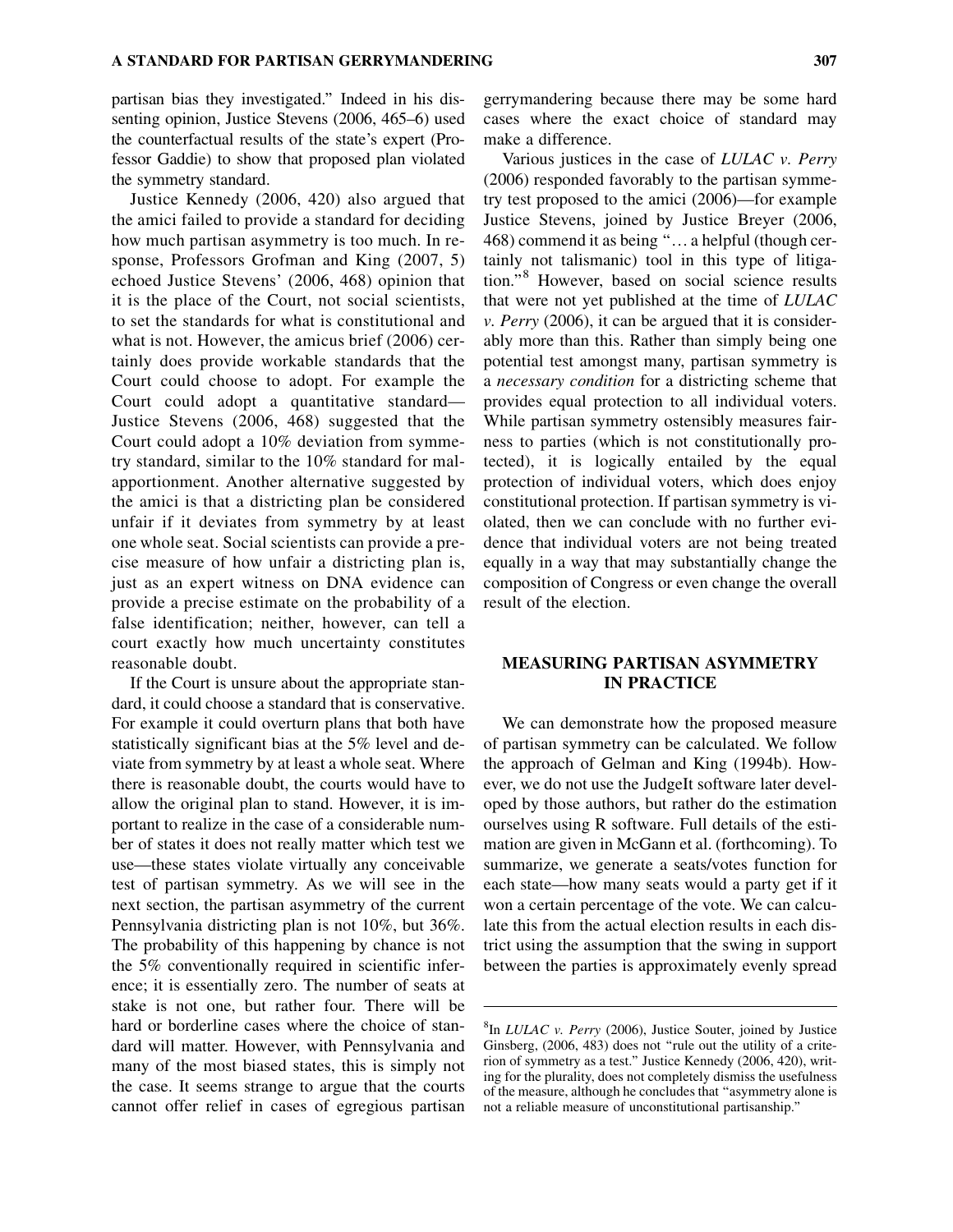across the districts.<sup>9</sup> Of course, we realize that in reality there are many local and idiosyncratic factors at work in addition to changes in the aggregate level of party support. For this reason we run a thousand simulations where the party's support in each individual district is changed by a random amount. (Empirical evidence suggests that these local effects are large, averaging five percentage points.) From these seats/votes functions we calculate symmetry scores for each state. These measure the degree to which the Democrats and Republicans receive the same number of seats for the same seat share—a score of 0 indicates symmetry, while 100% means the Democrats get all the seats if their vote share is between  $45\%$  and  $55\%$  and  $-100\%$  means that the Republicans get all the seats under the same conditions.

We should note that the model underlying these calculations is extremely simple.<sup>10</sup> We simply take the current distribution of support and ask what would happen if Democratic support increased or decreased by a certain amount in every district. We could produce a simplified version of this using nothing more than a spreadsheet. Of course, this simplified model would not take into account how local or idiosyncratic factors could disturb a gerrymander, and would not give us a way to measure the uncertainty of our estimates. However, it is important to remember that advanced math and statistics are not required to make a prima facie case of partisan gerrymandering. Having said that, from a legal point of view it is extremely important to be able to provide precise margins of error and measures of how certain we are that partisan bias exists. $11$  This, indeed, is a major advantage of this approach.

We can consider a couple of real world examples. Massachusetts in Figure 1 is an unbiased winnertake-all plan. It is approximately unbiased, as can be seen from the symmetry of the graph. (There is actually a small bias towards the Republicans, but this is not statistically significant, and makes no difference given that the Democrats typically win 65%– 70% of the vote). It is extremely responsive between 40% and 60% of the vote—1% more in vote share means 3.6% more in seat share. This responsiveness is, of course, advantageous to the Democrats. They are able to win all ten Massachusetts seats. However, the plan is not biased. If the Republicans were to win 65%–70% of the vote in Massachusetts, they would also win all ten seats.



FIG. 1. Seats/votes function Massachusetts 2012 (dotted line  $\pm$  2 standard deviations).

Figure 2 gives the seats/votes function for Pennsylvania in 2012, which is a highly biased districting plan. As is apparent, it is far from symmetric. In fact the graph misses the 50% votes/50% seats point by 20 percentage points! The symmetry score is actually 36% in favor of the Republicans. It is moderately responsive between 45% and 55% of the vote—its score is 1.4. At 50% of the vote, the Democrats expect to win about 30% of the seats. The slope of the curve does increase sharply a bit past 50%. However, the Democrats would need to win between 57 and 58% of the vote to win half the seats.

<sup>&</sup>lt;sup>9</sup>We used the two-party vote share in each district. In districts where both parties did not run, we used the presidential vote apportioned over the congressional district as an instrument to estimate the relative support of the two parties.

<sup>&</sup>lt;sup>10</sup>We would note that it is possible to estimate more complex models of district level voter behavior taking into account a variety of other factors. Indeed, software such as JudgeIt allows such models. We have deliberately not estimated a complex behavioral district level model. Our interest is not in district level behavior, but rather in how the districting scheme mechanically translates a hypothetical uniform change in support across districts into a change in seats. We would be particularly skeptical of models that use factors such as incumbency and candidate quality as explanatory variables, which surely should be treated as endogenous. Of course, we accept that many factors other than overall support for a party can affect the vote in a given district. This is why we run thousands of simulations with large random perturbations of the result in each individual district.

<sup>&</sup>lt;sup>11</sup>The uncertainty surrounding of estimates of bias will vary for a variety of reasons. For example, we would expect the margin of errors to be larger for states with only a small number of districts, as small vote changes could produce very large changes in the proportion of seats going to each party. This, indeed, is exactly what we find.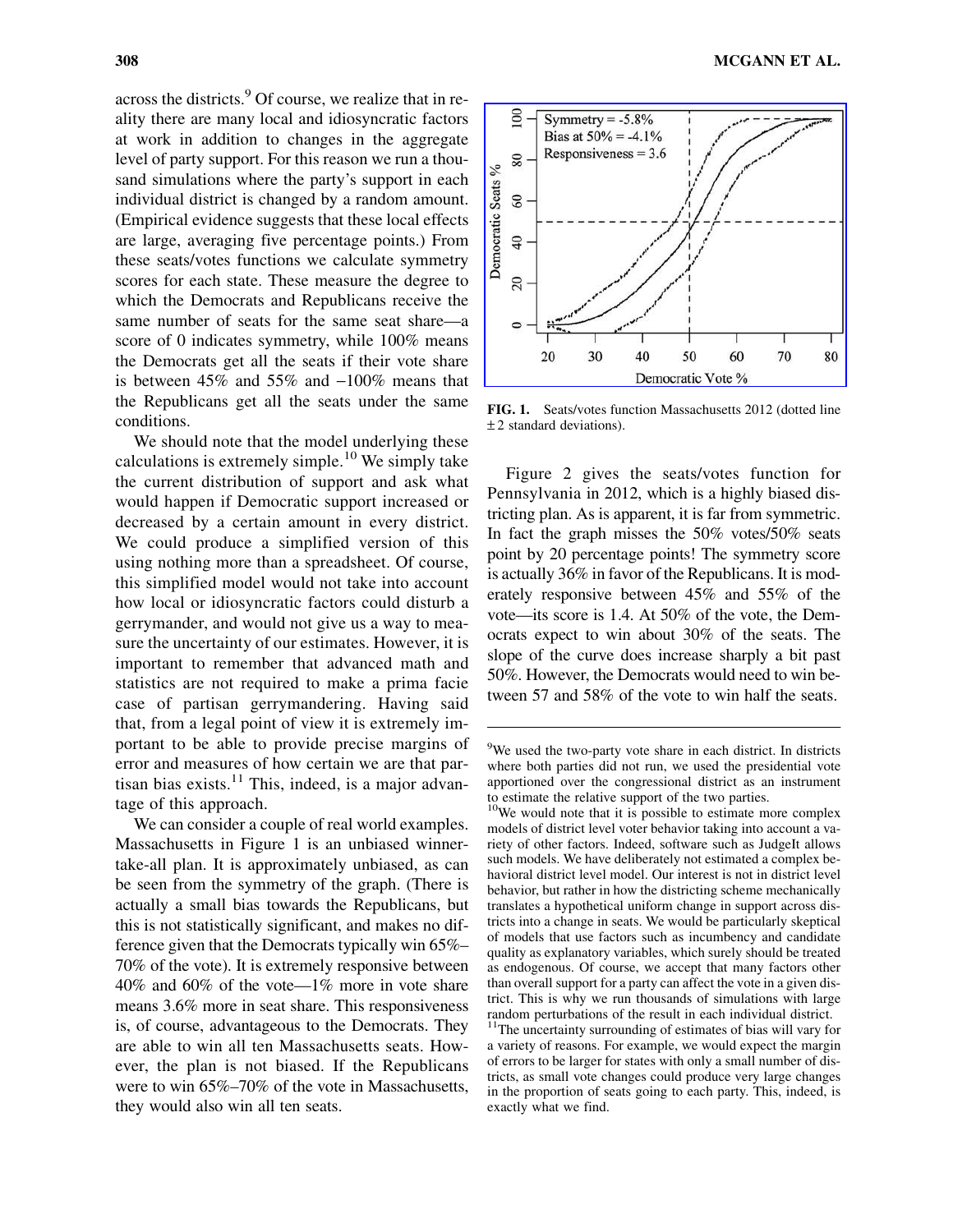

FIG. 2. Seats/votes function Pennsylvania 2012 (dotted line  $±$ 2 standard deviations).

We can carry out this procedure for every state. Appendix A gives the symmetry scores for every state and indicates in which states this bias is statistically significant. It also gives the 5% and 95% confidence intervals. One thing that is notable is that the symmetry measure very clearly distinguishes between those states with unbiased districting plans and those with strong partisan bias. The majority of states clearly do not have statistically significant partisan bias, and would face no risk of litigation if this standard were adopted. However, most of the states that do have significant bias have very high levels of bias. Small changes in methodology would not affect the conclusion in such states. Indiana is the only real borderline case. This is important because Justice Kennedy raised the concern in his opinion on Vieth v. Jubelirer (2004, 308) that in the absence of a clear standard confining judicial intervention, the results of cases would be ''disparate and inconsistent.'' The symmetry standard, however, gives clear, unambiguous guidance on when intervention is necessary and when it is not.

## **CONCLUSION**

The absence of a standard for partisan gerrymandering that is acceptable to the Supreme Court means that even the most egregious cases of partisan gerrymandering cannot be challenged. Nevertheless, however tempting it may be, we cannot just make up a suitable standard. A standard for partisan

gerrymandering needs to be both scientifically and legally valid. It must be scientifically valid in that it is a correct measure of the phenomena we are trying to capture—there is no point having an excellent measure if it is measuring something else. It also has to be legally valid in the sense that it is judicially discernable (can be derived from a constitutionally protected right) and judicially manageable (provides clear guidance for judicial decision making).

The way to find a standard of partisan gerrymandering that is judicially discernable and manageable is not to set out on a quest for a mysterious ''new'' standard that no scholar or lawyer has yet had the gumption to recognize. Neither is it to try to mold a standard out of fresh clay based on our readings of decades-old legal opinions. Rather, we contend, we should take the valid measures given to us by established science and work far harder at showing that these represent something that can be grounded in constitutionally protected rights.

Having said this, it is necessary for our measure of partisan gerrymandering to meet the needs of legal adjudication. A complex multivariate model with 14 explanatory variables may well get published in a political science journal, indeed even a top political science journal. Such a model, however, would be problematic as the basis for a judicial standard. It would be too easy to challenge the exact specification of the model, and there would always be the suspicion that if the model were specified slightly differently it would yield different results. We would note that a growing number of methodologists in political science advocate simpler models for this reason (Achen 1999, 2005; Taagepera 2008). In addition to being scientifically valid, a legally useful measure needs a number of other qualities (see, for example, Hastie 2011). For example, it needs to be reliable (when recalculated, it gives the same result), predicatable (interested parties can anticipate the result), and be equitable (similar cases produce similar results). These goals are best served by measures that are relatively simple. While the nature of partisan gerrymandering means that we need to rely on statistical techniques to measure it, we should choose the simplest and most transparent versions of these techniques possible.

We have provided a legal justification for partisan symmetry as a standard for adjudicating partisan gerrymandering cases. Using recent results from mathematical social choice theory, we have shown that the majority rule principle can be derived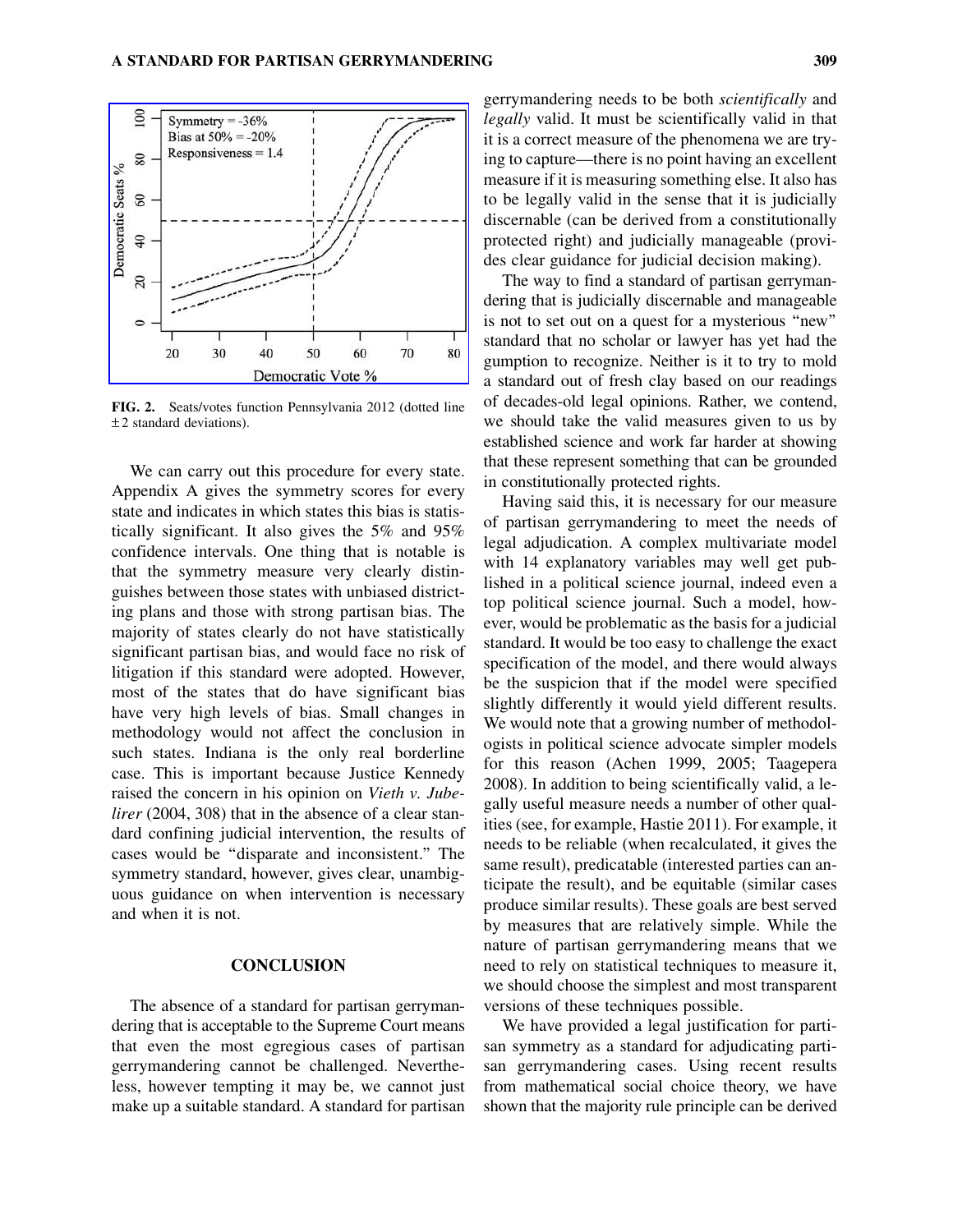from an individual right to equal protection. Given that the majority rule principle is judicially discernable, we show that the majority rule principle applied at the national level logically implies the partisan symmetry standard at the state level. Partisan symmetry is the primary accepted measure of partisan bias in political science, and there already exists all the technology we need to measure it. Thus we have the fortuitous result that our legal argument provides a constitutional justification for the very measure political scientists already use to measure partisan gerrymandering. Furthermore, as we have shown, it is a measure that is judicially manageable in that it gives clear guidance as to when the Courts should act and when they should not.

#### REFERENCES

- Wesberry v. Sanders, 376 U.S. 1 (1964a).
- Reynolds v. Sims, 377 U.S. 533 (1964b).
- Fortson v. Dorsey, 379 U.S. 433 (1965).
- White v. Regester, 412 U.S. 755 (1973).
- Davis v. Bandemer, 478 U.S. 109 (1986).
- Georgia v. Ashcroft, 539 U.S. 461 (2003).
- Vieth v. Jubelirer, 541 U.S. 267 (2004).
- LULAC v. Perry, 548 U.S. 399 (2006). Achen, Christopher. 1999. ''Towards a New Poliitical Method-
- ology: Microfoundations and ART.'' [Annual Review of](http://online.liebertpub.com/action/showLinks?crossref=10.1146%2Fannurev.polisci.5.112801.080943) [Political Science](http://online.liebertpub.com/action/showLinks?crossref=10.1146%2Fannurev.polisci.5.112801.080943) 5: 423–450.
- Achen, Christopher. 2005. ''Let's Put Garbage-Can Regressions and Garbage-Can Probits Where They Belong." [Conflict](http://online.liebertpub.com/action/showLinks?crossref=10.1080%2F07388940500339167) [Management and Peace Science](http://online.liebertpub.com/action/showLinks?crossref=10.1080%2F07388940500339167) 22: 327–339.
- Boyce, John R. and Diane P. Bischak. 2002. ''The Role of Political Parties in the Organization of Congress.'' [Journal of](http://online.liebertpub.com/action/showLinks?crossref=10.1093%2Fjleo%2F18.1.1) [Law Economics and Organization](http://online.liebertpub.com/action/showLinks?crossref=10.1093%2Fjleo%2F18.1.1) 18(1): 1–38.
- Cox, Gary W. and Mathew D. McCubbins. 1993. Legislative Leviathan: Party Government in the House, California Series on Social Choice and Political Economy. Berkeley: University of California Press.
- Cox, Gary W. and Mathew D. McCubbins. 2005. Setting the Agenda: Responsible Party Government in the U.S. House of Representatives. Cambridge and New York: Cambridge University Press.
- Gelman, Andrew and Gary King. 1990. "Estimating the Electoral Consequences of Legislative Redistricting.'' [Journal](http://online.liebertpub.com/action/showLinks?crossref=10.1080%2F01621459.1990.10476199) [of the American Statistical Association](http://online.liebertpub.com/action/showLinks?crossref=10.1080%2F01621459.1990.10476199) 85(410): 274–282.
- Gelman, Andrew and Gary King. 1994a. ''Enhancing Democracy through Legislative Redistricting.'' [American Political](http://online.liebertpub.com/action/showLinks?crossref=10.2307%2F2944794) [Science Review](http://online.liebertpub.com/action/showLinks?crossref=10.2307%2F2944794) 88(3): 541–559.
- Gelman, Andrew and Gary King. 1994b. ''A Unified Method of Evaluating Electoral Systems and Redistricting Plans.'' [American Journal of Political Science](http://online.liebertpub.com/action/showLinks?crossref=10.2307%2F2111417) 38(2): 514–554.
- Grofman, Bernard. 2006. ''Operationalizing the Section 5 Retrogression Standard of the Voting Rights Act in the Light of Georgia v. Ashcroft: Social Science Perspectives on Minor-

ity Influence, Opportunity and Control." [Election Law](http://online.liebertpub.com/action/showLinks?system=10.1089%2Felj.2006.5.250) [Journal](http://online.liebertpub.com/action/showLinks?system=10.1089%2Felj.2006.5.250) 5(3): 250–282.

- Grofman, Bernard and Gary King. 2007. ''The Future of Partisan Symmetry as a Judicial Test for Partisan Gerryman-dering after LULAC v. Perry." [Election Law Journal](http://online.liebertpub.com/action/showLinks?system=10.1089%2Felj.2006.6002) 6(1):  $2 - 35.$
- Hastie, Reid. 2011. "The Challenge to Produce Useful 'Legal Numbers.''' [Journal of Empirical Legal Studies](http://online.liebertpub.com/action/showLinks?crossref=10.1111%2Fj.1740-1461.2011.01224.x) 8(S1): 6–20.
- Hout, Eliora van der and Anthony J. McGann. 2009a. ''Liberal Political Equality Implies Proportional Representation.'' [Social Choice and Welfare](http://online.liebertpub.com/action/showLinks?crossref=10.1007%2Fs00355-009-0382-8) 33(4): 617–620.
- Hout, Eliora van der, and Anthony J. McGann. 2009b. ''Proportional Representation within the Limits of Liberalism Alone.'' [British Journal of Political Science](http://online.liebertpub.com/action/showLinks?crossref=10.1017%2FS0007123409000684) 39: 735–54.
- Hout, Eliora van der, Harrie de Swart, and Annemarie ter Veer. 2006. ''Characteristic Properties of List Proportional Rep-resentation Systems." [Social Choice and Welfare](http://online.liebertpub.com/action/showLinks?crossref=10.1007%2Fs00355-006-0103-5) 27(3): 459–475.
- King, Gary. 1989. ''Representation through Legislative Redistricting: A Stochastic Model.'' [American Journal of Politi](http://online.liebertpub.com/action/showLinks?crossref=10.2307%2F2111110)[cal Science](http://online.liebertpub.com/action/showLinks?crossref=10.2307%2F2111110) 33(4): 787–824.
- King, Gary and Robert X. Browning. 1987. ''Democratic Representation and Partisan Bias in Congressional Elections.'' [American Political Science Review](http://online.liebertpub.com/action/showLinks?crossref=10.2307%2F1962588) 81(4): 1251–1273.
- King, Gary, Bernard Grofman, Andrew Gelman, and Jonathon Katz. 2006. ''Brief of Amici Curiae Professors Gary King, Bernard Grofman, Andrew Gelman, and Jonathan N. Katz, in Support of Neither Party.'' For the case of LULAC v. Perry.
- Lowenstein, Daniel and Jonathan Steinberg. 1985. ''The Quest for Legislative Districting in the Public Interest: Elusive or Illusory.'' UCLA Law Review 33(1): 1–75.
- McGann, Anthony J., Charles Anthony Smith, Michael Latner, and Alex Keena. forthcoming. Gerrymandering in America: The House of Representatives, the Supreme Court and the Future of Popular Sovereignty. New York: Cambridge University Press.
- Stephanopoulos, Nicholas O. and Eric M. McGee. 2015. "Partisan Gerrymandering and the Efficiency Gap.'' University of Chicago Law Review 82(2): 831–900.
- Taagepera, Rein. 2008. Making Social Sciences More Scientific: The Need for Predictive Models. Oxford: Oxford University Press.
- Weissberg, Robert. 1978. ''Collective vs Dyadic Representation in Congress." [American Political Science Review](http://online.liebertpub.com/action/showLinks?crossref=10.2307%2F1954109) 72(2): 535–547.

Address correspondence to: Anthony J. McGann Department of Government and Public Policy University of Strathclyde McCance Building 16 Richmond Street Glasgow, Scotland G1 1XQ United Kingdom

E-mail: anthony.mcgann@strath.ac.uk

(Appendix follows  $\rightarrow$ )